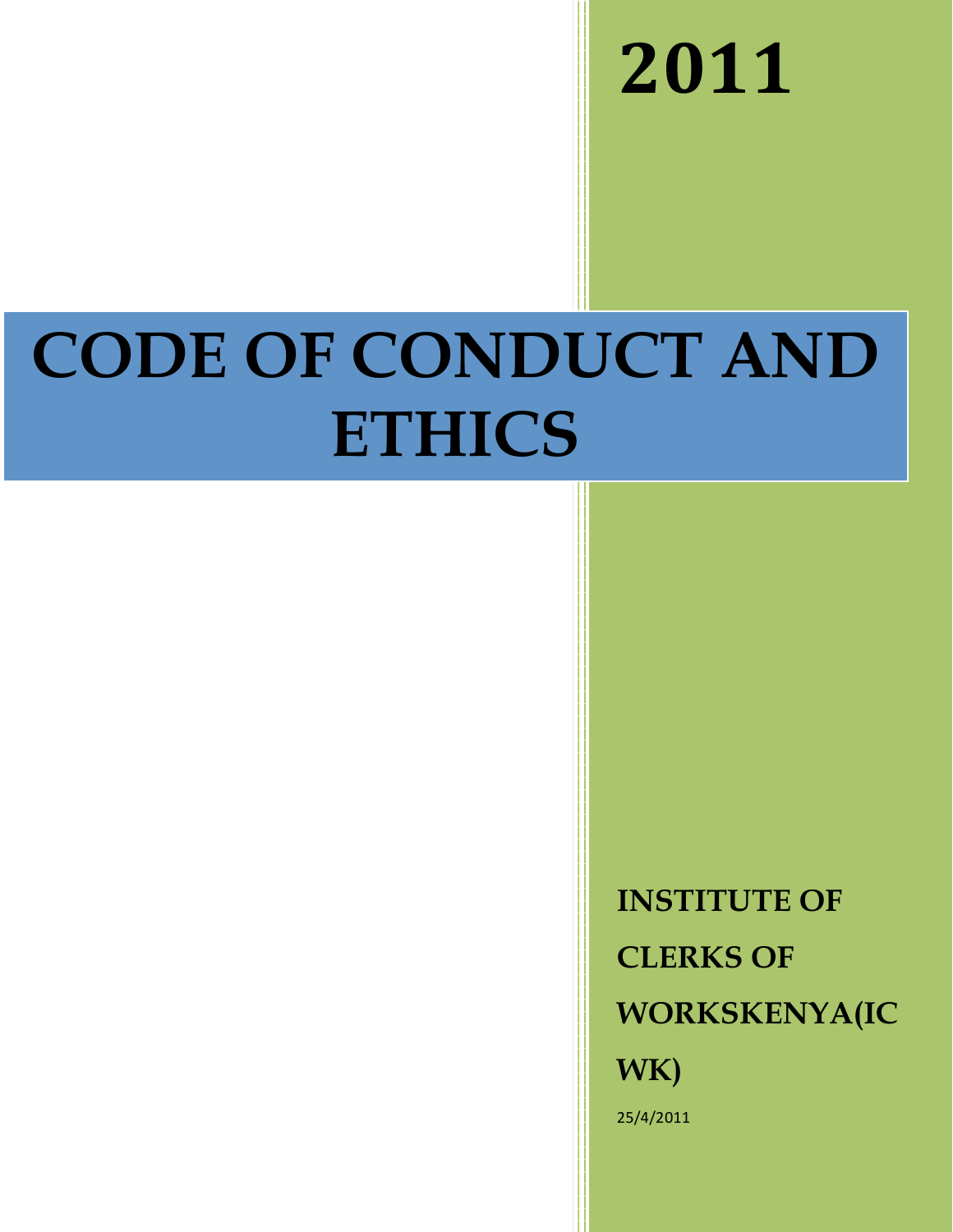# **INSTITUTE OF CLERKS OF WORKSKENYA (ICWK)**

**CODE OF CONDUCT AND ETHICS** 

**(2011)** 

**ICWK Code of Conduct and**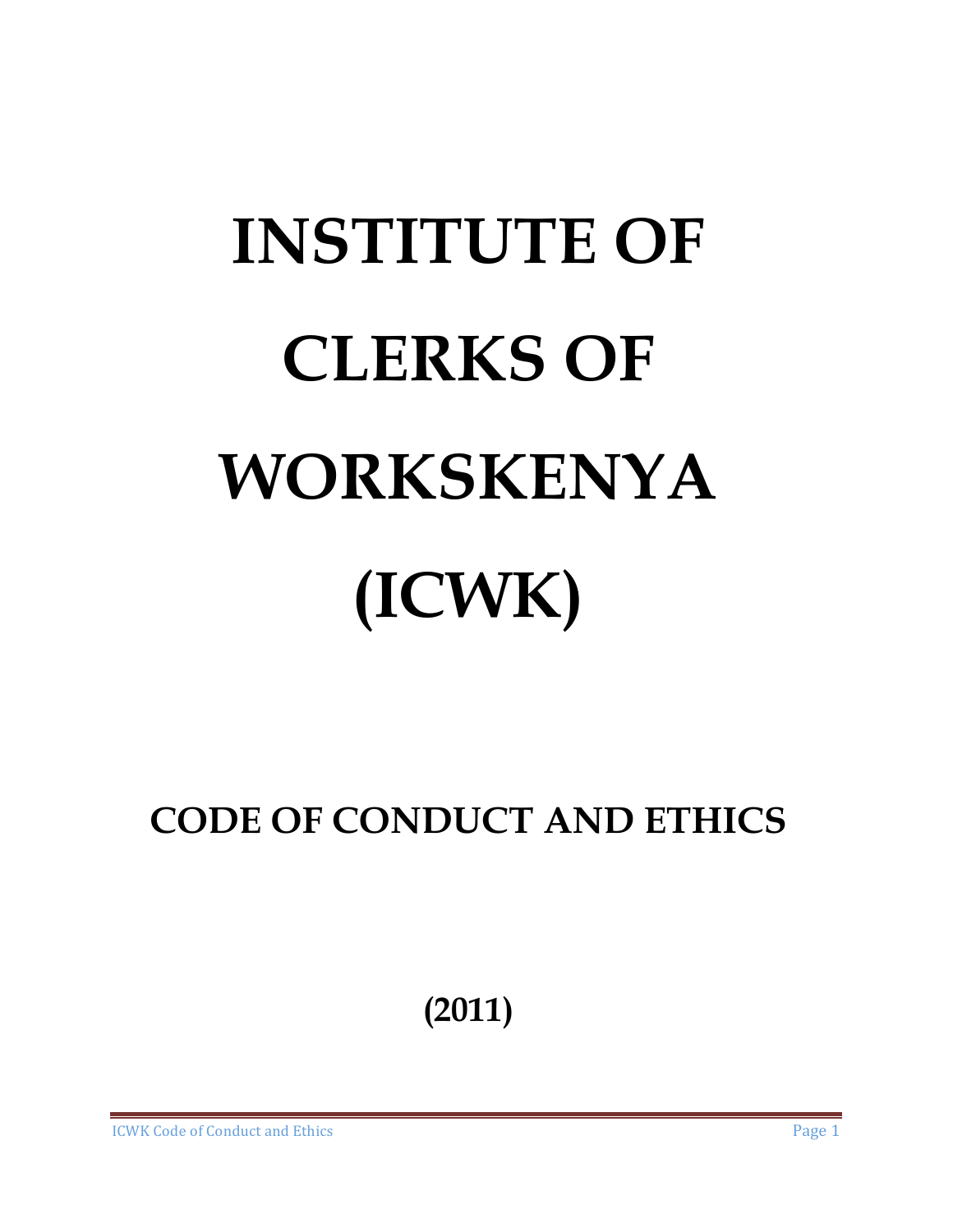# **TABLE OF CONTENTS**

| 3.1 Objective of this code of conduct and ethics for ICWK 10 |  |
|--------------------------------------------------------------|--|
|                                                              |  |
|                                                              |  |
|                                                              |  |
|                                                              |  |
|                                                              |  |
|                                                              |  |
|                                                              |  |
|                                                              |  |
|                                                              |  |
|                                                              |  |
| 4.1.3 Professional competence and expertise12                |  |
|                                                              |  |
|                                                              |  |
|                                                              |  |
|                                                              |  |
|                                                              |  |
|                                                              |  |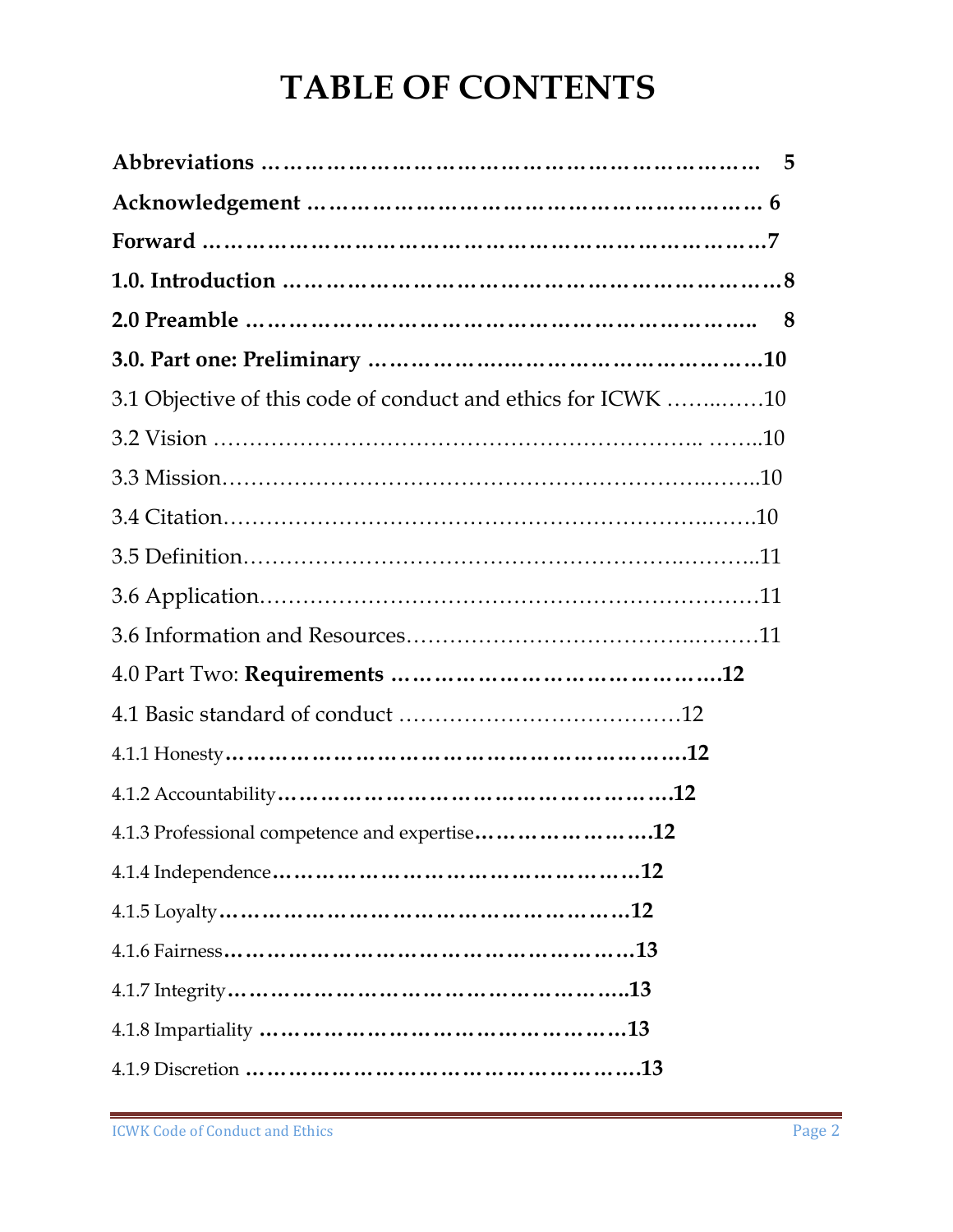| 5.6.3 Use and disclosure of confidential information17           |  |
|------------------------------------------------------------------|--|
| 5.7 Press relation public statement and publications 17          |  |
| 5.8 Conflict of interest including personal financial affairs 18 |  |
|                                                                  |  |
|                                                                  |  |
|                                                                  |  |
| 5.12 Use of ICWK property, facilities and supplies 20            |  |
|                                                                  |  |
|                                                                  |  |
|                                                                  |  |
| 5.14.2Acceptance of gifts, decorations and honors21              |  |
|                                                                  |  |
|                                                                  |  |
|                                                                  |  |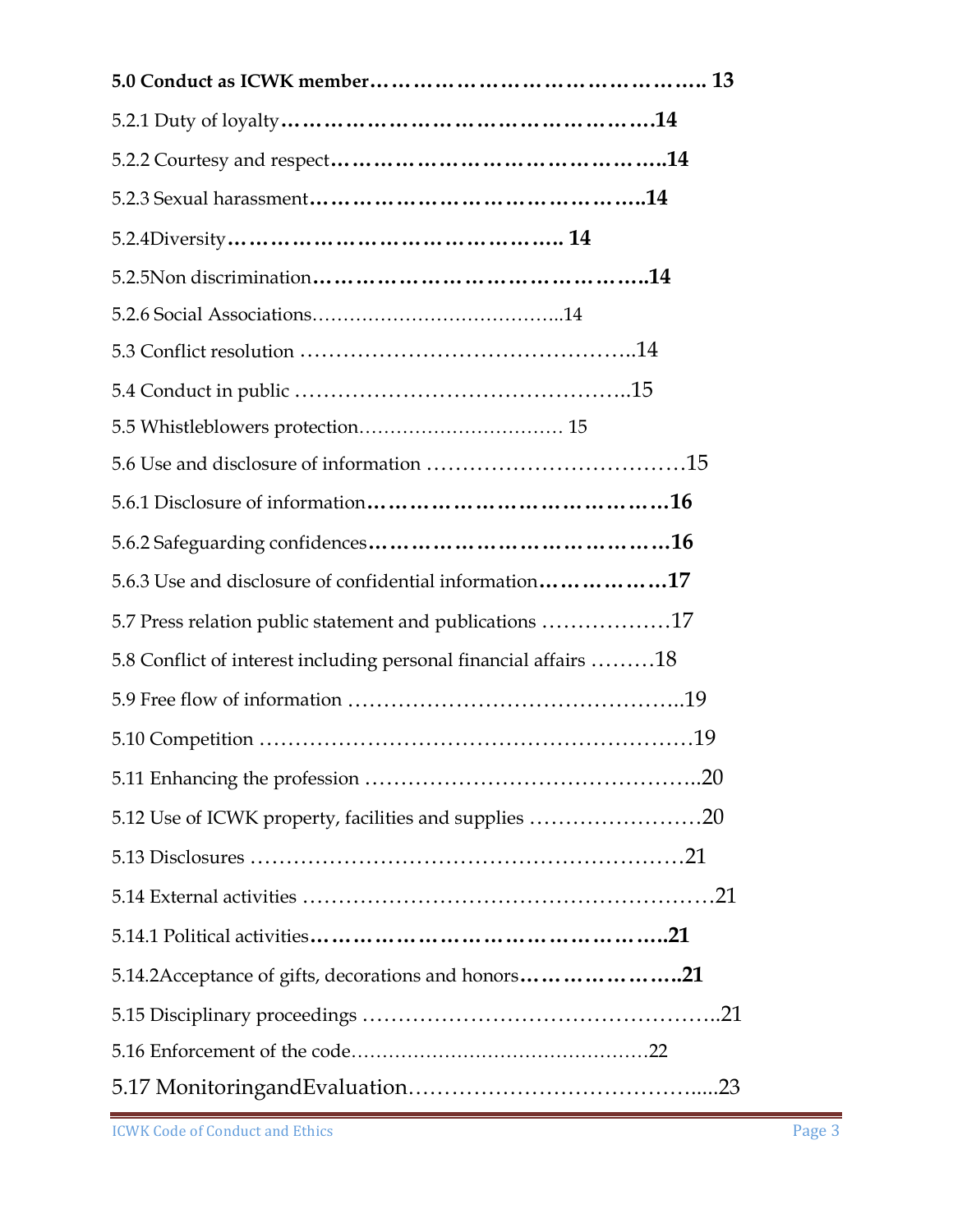| References |  |
|------------|--|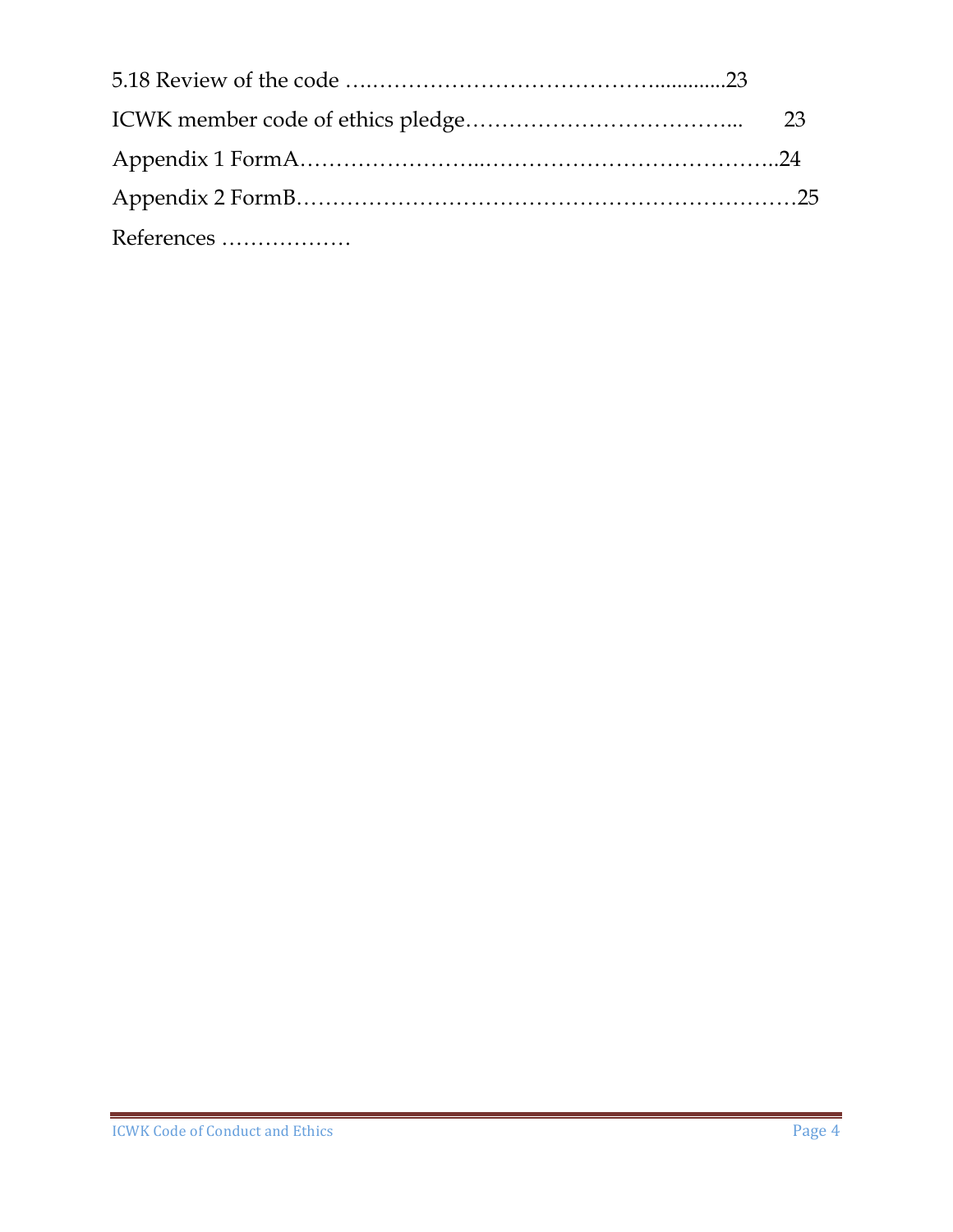# **ABBREVIATIONS**

**ICWK: Institute of Clerk of WorksKenya APSEA: Association of Professional Societies in East Africa KACC: KenyaAnti Corruption Commission**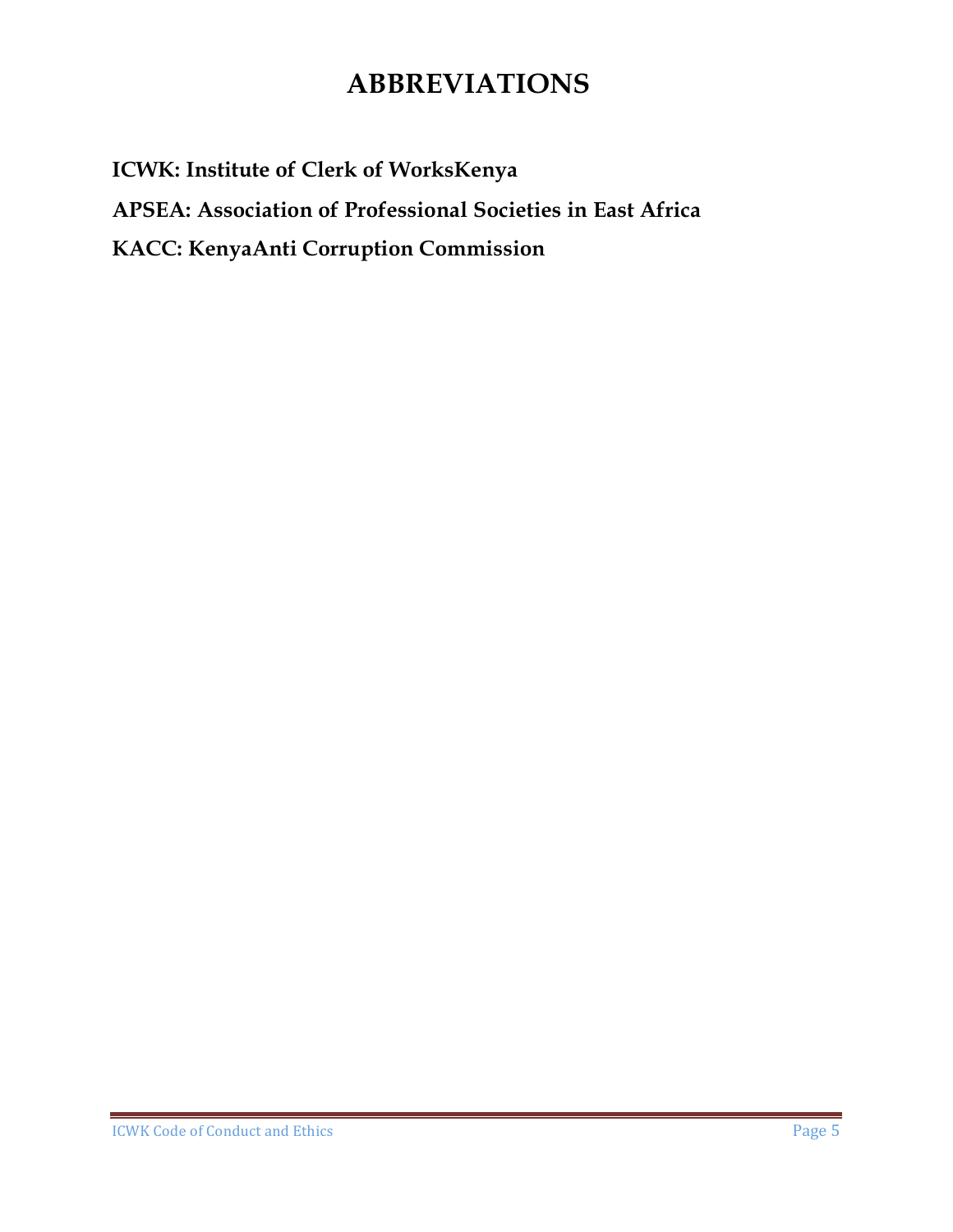# **ACKNOWLEDGEMENT**

This Code of Conduct and Ethics has been prepared by ICWK in collaboration with APSEA and EACC.

This letter is official acknowledgements of the good work the EACC and APSEA have done in helping ICWK develop a code of conducts and ethics for its members. This document will go a long way in streamlining the way construction inspectorate and supervision is carried out in Kenya.

The Management of the ICWK would like to sincerely thank the EACC for their guidance in formulating our Code of Conduct.

The ICWK would also like to thank APSEA for keeping us focused in formulating the Code of Conduct and Ethics and liaising with other stake holders in this process which looked impossible to accomplish. Truly the documents will go a long way in strengthening and improving professionalism among the ICWK members.

Lastly ICWK recognizes its own members who made valuable contribution to the production of this document

#### **James WaguraGikandi, FICWK, LAAK(A)**

#### **CHAIRMAN, INSTITUTE OF CLERK OF WORKS KENYA**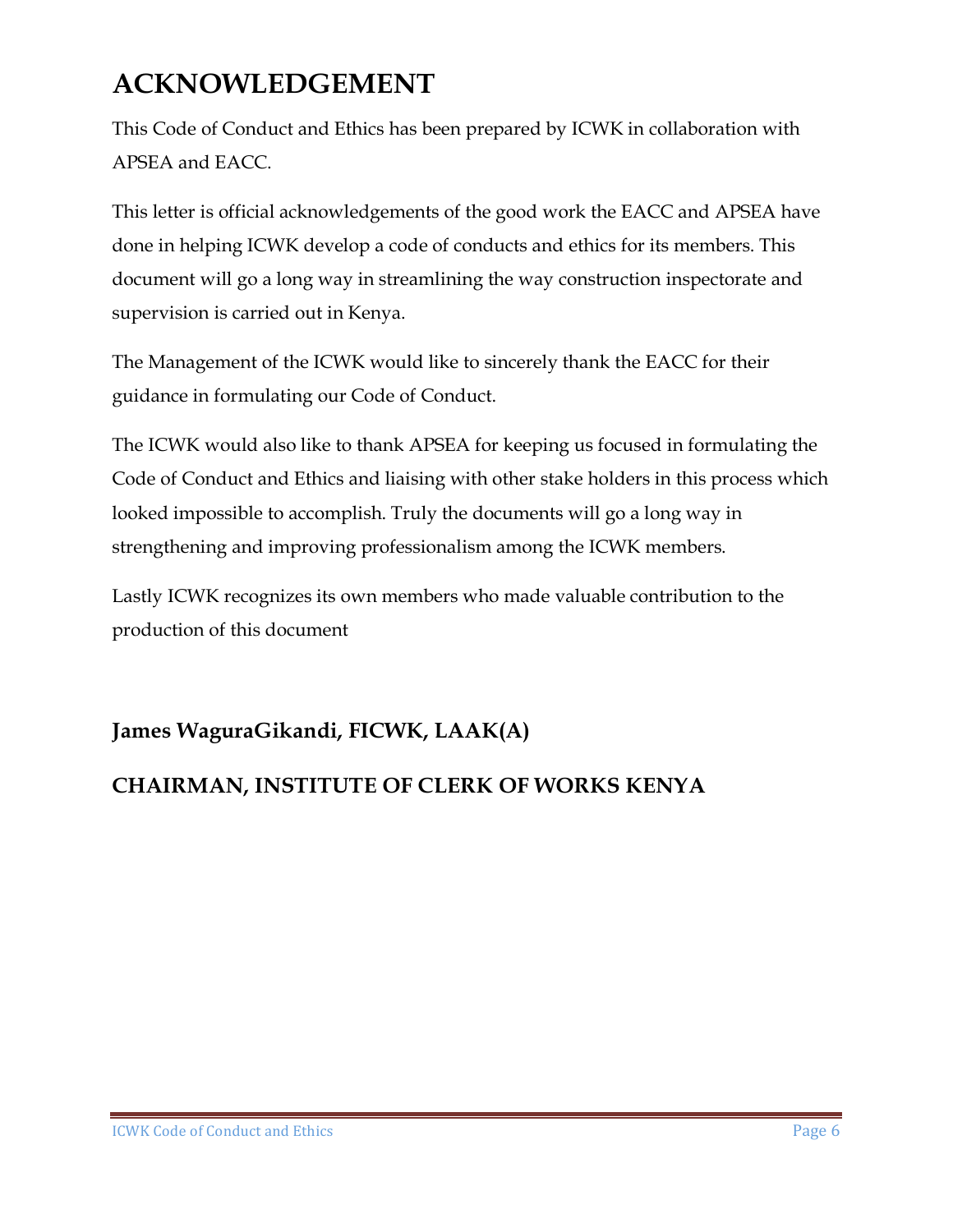### **FOREWARD**

The institute of clerk of works was formed in 1976 with the main objective of bringing together construction works inspectors and supervisors for purpose of enhancing their professionalism in construction inspectorate

The Association of Professional Societies in East Africa in collaboration with Ethics and Anti-Corruption Commission invited the Institute of Clerks of Works Kenya to a consultative meeting on development of Codes of Conducts and Ethics for Professionals.

Following the meeting, ICWK with the guidance of a code of conduct template provided by the EACC through APSEA embarked on the process of formulating the Institutes Code of Conduct and Ethics.

The draft has also been pondered on through numerous brainstorming sessions by members and we can confidently report that it is member owned.

The code main objective is to give guidance on enhancement and maintenance of high standards of professionalism. It is expected that this code of conduct and ethics will be a tool to help ICWK and its members attain standards that are compliant internationally

ICWK takes this chance to sincerely thank APSEA and EACC for the facilitation and understanding during this process of preparing this code.

The Institute of Clerks of Works Kenya is ready to play its rightful role with other stake holders in providing professional construction works inspection services underthe guidance of this **Code of Conduct and Ethics**. All stake holders in the Construction Industry are requested to take note that one answer to collapsing structures is just a call away - **The ICWK**.

# **Isaac N. Wairegi, FICWK HON SECRETATRY, ICWK**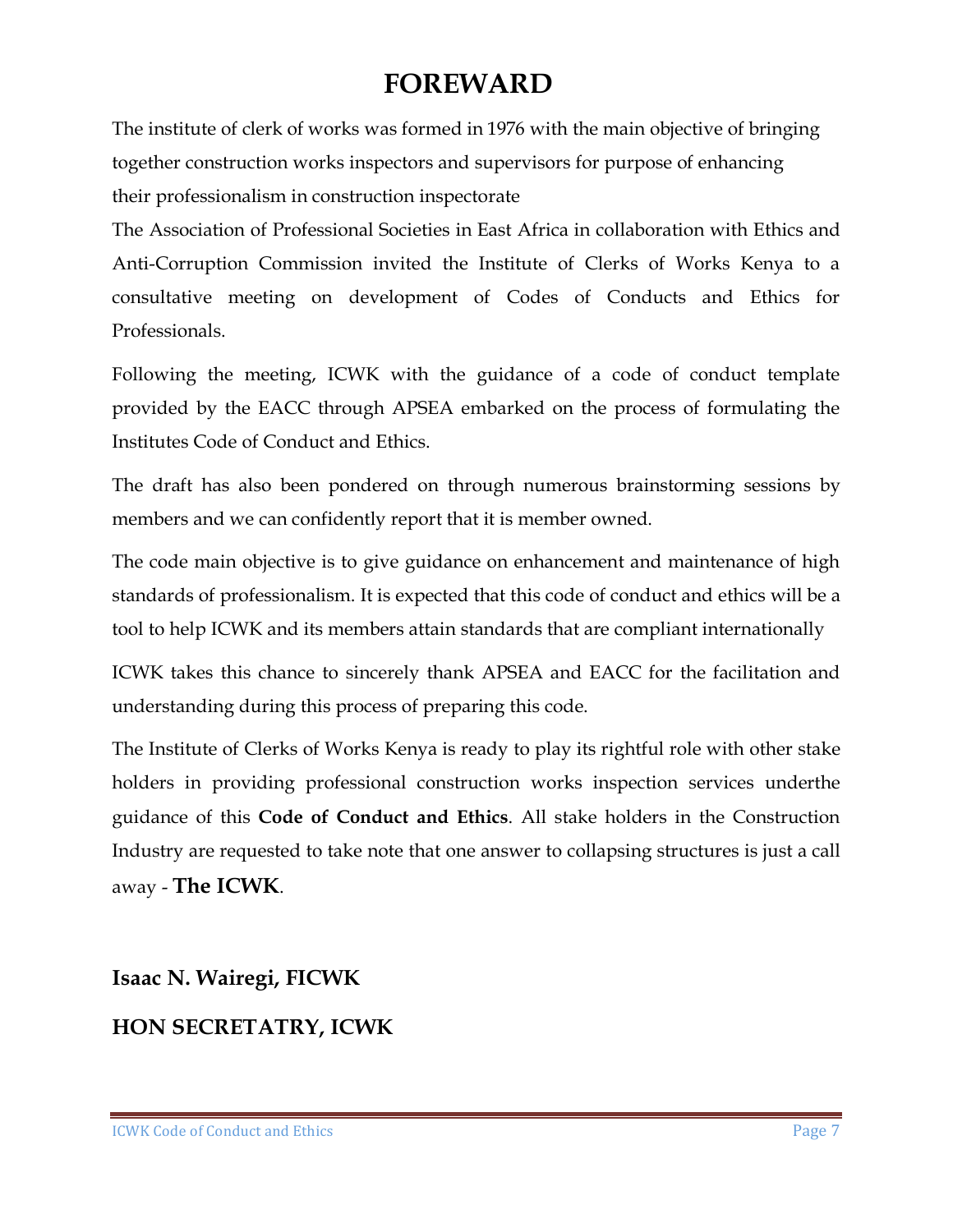#### **1.0. INTRODUCTION**

The Institute of Clerks of Works Kenya (ICWK) was registered in 1976 and brings together professional Construction Works Inspectors or quality control officers commonly referred to as Clerks of Works.

It is a corporate member of APSEA and it closely liaises with other professional bodies in enhancing its objectives in construction industry.

The Institute has a mandate to:

- **1.0.1** Advance, Protect and improve the practice of Inspection in the Construction Industry.
- **1.0.2** Share information about construction quality inspection and to promote standards of knowledge and conduct for all clerks of works.
- **1.0.3** Receive and process applications for registration, conduct examinations and register clerks of works who successfully meet all the requirements provided for in the Institutes Constitution.
- **1.0.4** Maintain the honor and integrity of the profession, and encourage ethical practices.
- **1.0.5** Advocatefor better remuneration forClerks of works.
- **1.0.6** Cooperate with government agencies having similar purposes and objectives.

#### **2.0 Preamble**

The goals of the ICWK require that all members observe the highest standards of professional ethics. Members have a responsibility to contribute to the good governance of the Institute and to help maintain its reputation for quality, probity, integrity, and impartiality.

This code presents guidelines for members' conduct, which are intended to be consistent with the specific standards of conduct applicable to ICWK members pursuant to the ICWK's Rules and Regulations.

The value of member reputation depends upon the ethical conduct of everyone affiliated with the ICWK in pursuit of excellence with powerful standards of quality,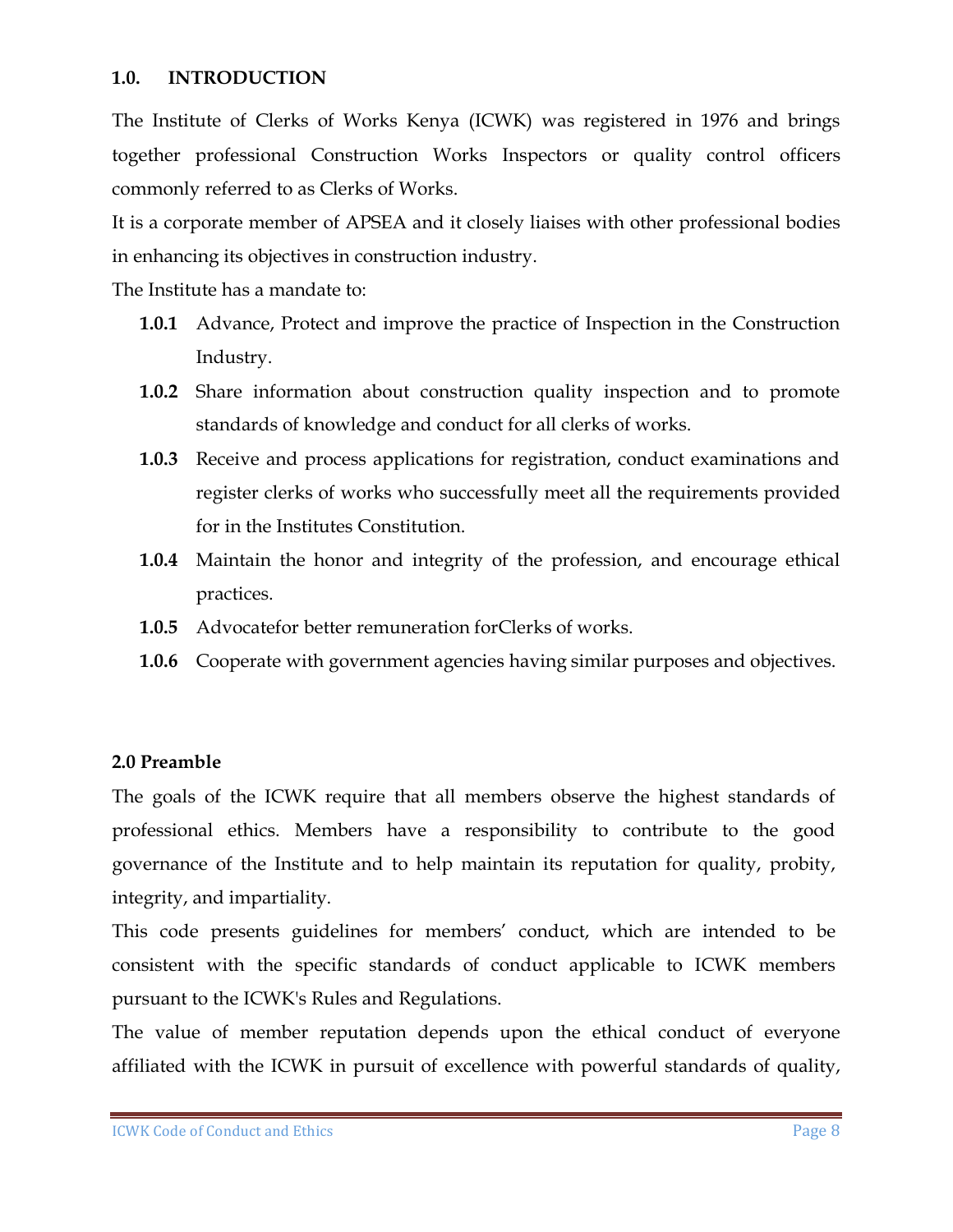performance, professionalism, and ethical conduct. Ethical conduct is not a passive process, but requires you to make conscious choices and decisions and to exercise good judgment, consistent with the ethical values of the organization embodied in this code. Basic guidelines tokeep in mind include:

- **2.0.1** act honestly and impartially while on duty at all times
- **2.0.2** Never make private use of, nor disclose without authorization, any confidential information
- **2.0.3** avoid outside activity that could reasonably be perceived as a conflict of interest; and
- **2.0.4** treat others in a courteous and professional manner at all times.

Failure to observe the Institute's Rules and Regulations may be grounds for disciplinary action which may include termination of membership. Disciplinary action may be imposed for such misconduct depending on factors such as the nature and seriousness of the violation and the member's prior record. Before disciplinary action is imposed, a memberwillbe given the opportunity to present his/her views on the alleged misconduct, and, in case of disagreement with the action, may appeal against it.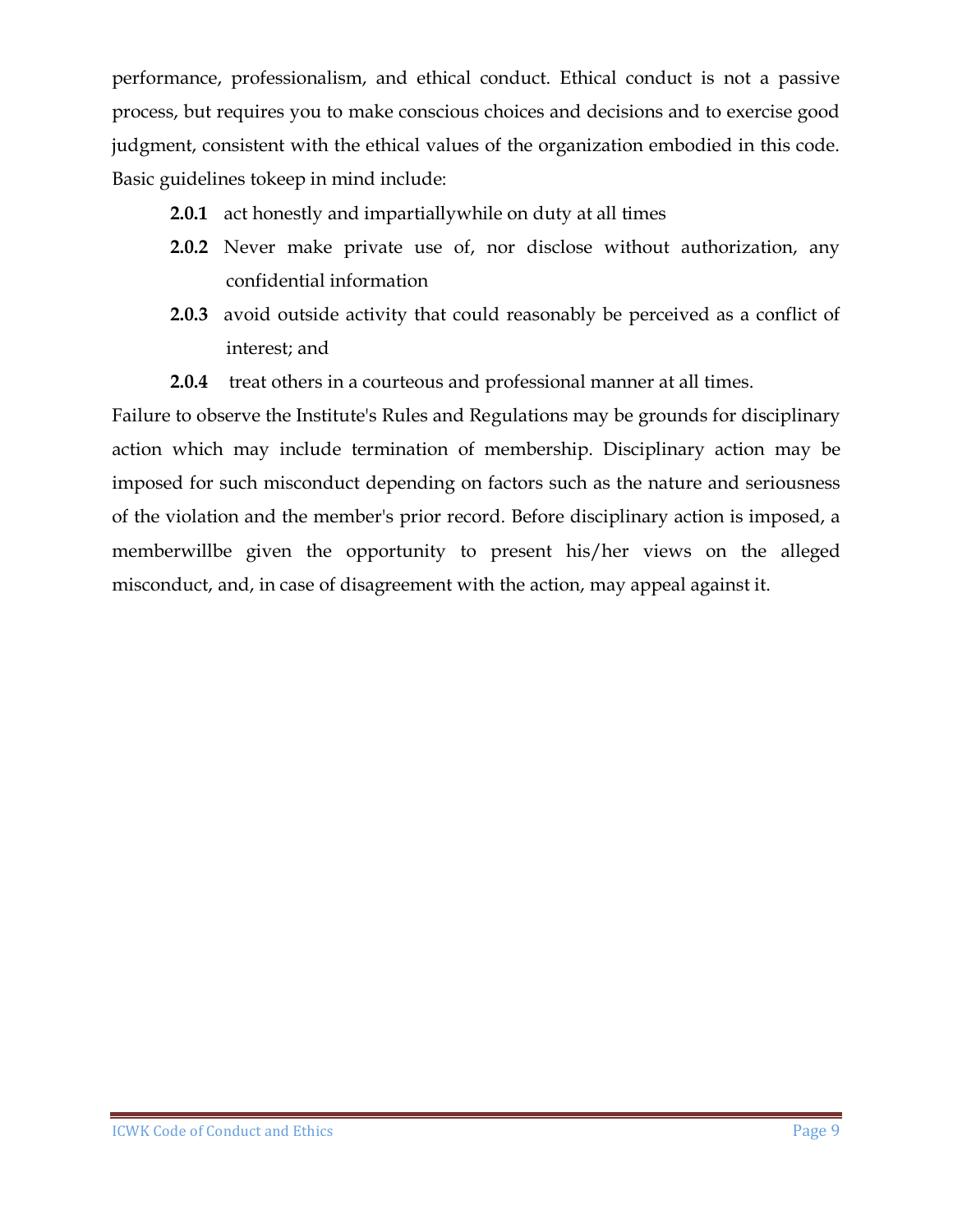#### **PART ONE**

#### **3. PRELIMINARY**

#### **3.1. Objective of this code of conduct and ethics**

This code of conduct applies to all Institutemembers. The Code is designed to be a useful guide for members as they carry out their ethical responsibilities. It anticipates and accommodates, by precedent, challenges that may arise. The code outlines the guidelines for member's conduct, which are prescribed in various Institute rules and regulations. It also provides guidance on how to exercise good judgment on ethical and quality matters.

The code outlines obligations of themembers. However, the Institute has the obligation to assist members in these matters by providing information and advice and by being responsive to members concerns about ethical issues.

Further the code clarifies clearly the obligations of members as Professional servants with regard to conduct both at work and elsewhere. The section on use and disclosure of information provides clear and practical guidance to members. The section on financial disclosure strengthens the safeguards needed to ensure that both the Institute and its members are seen as free of any conflict of interest and beyond reproach.

This code also takes cognizance of the institutes vision and mission as stipulated herein; **3.2. Vision:** 

**"**To provide site supervision personnel capable of giving clients quality work and value for their money."

#### **3.3. Mission:**

**"**Supporting construction through supervision"

#### **3.4. Citation**

This code may be citied asInstitute of Clerk of Works code of conduct and ethics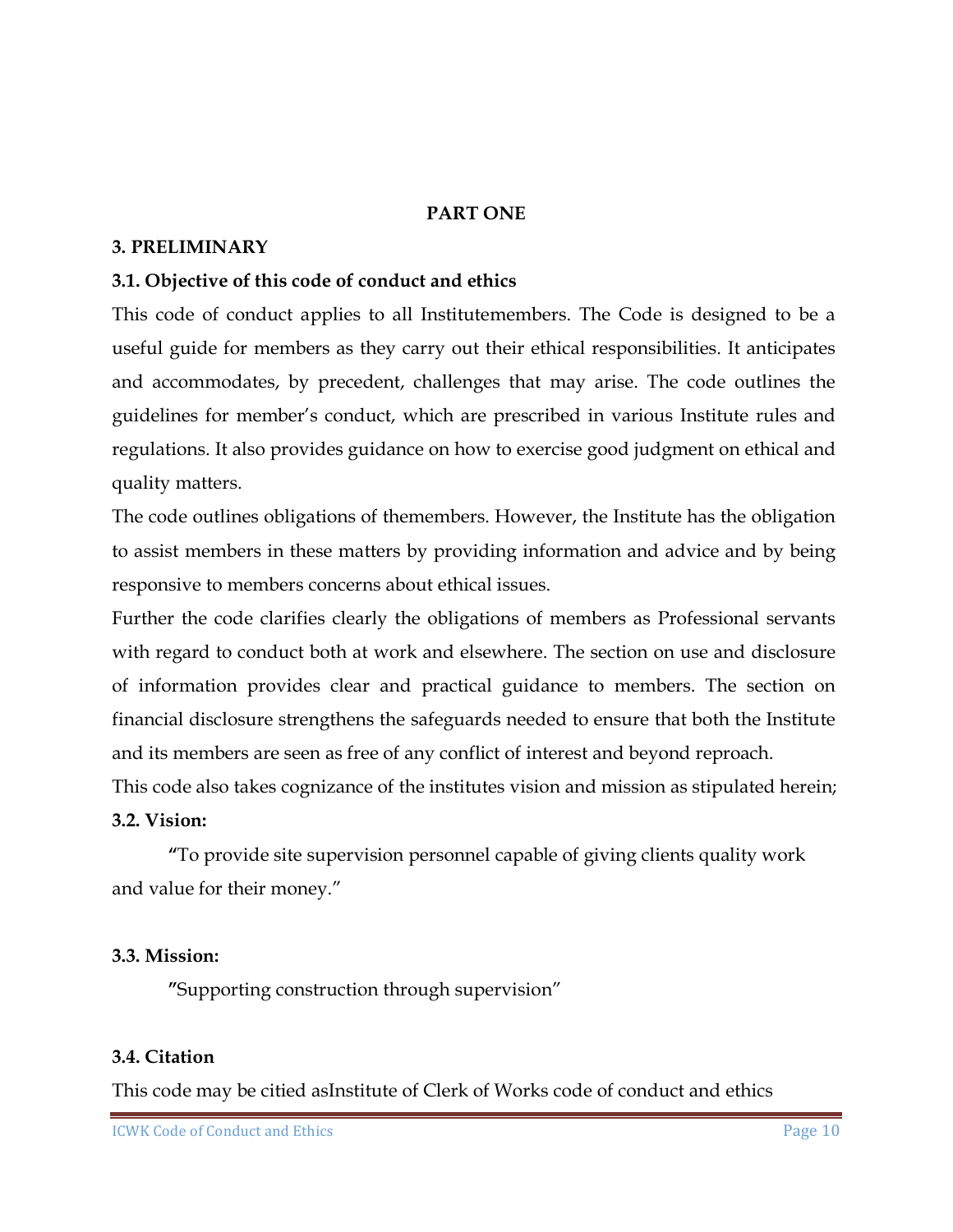#### **3.5. Definition**

In this code unless the context otherwise requires, "member" means a duly registered member with the Institute of Clerk of Works Kenya.

#### **3.6 Application**

This code of conduct applies to all Institute of Clerk of Works Kenya members**.** 

#### **3.7. Information and Resources**

**Other governance/policy documents for reference include** 

- **1. ICWK constitution**
- **2. the Kenya building code**
- **3. General specification for building works by ministry of public works**
- **4. Relevant Codes of practice (CP)**
- **5. Clerk of works and site inspector handbook (Great Britain)**
- **6. Contract Documents**
- **7. Oxford English dictionary**
- **8. Constitution of Kenya 2010**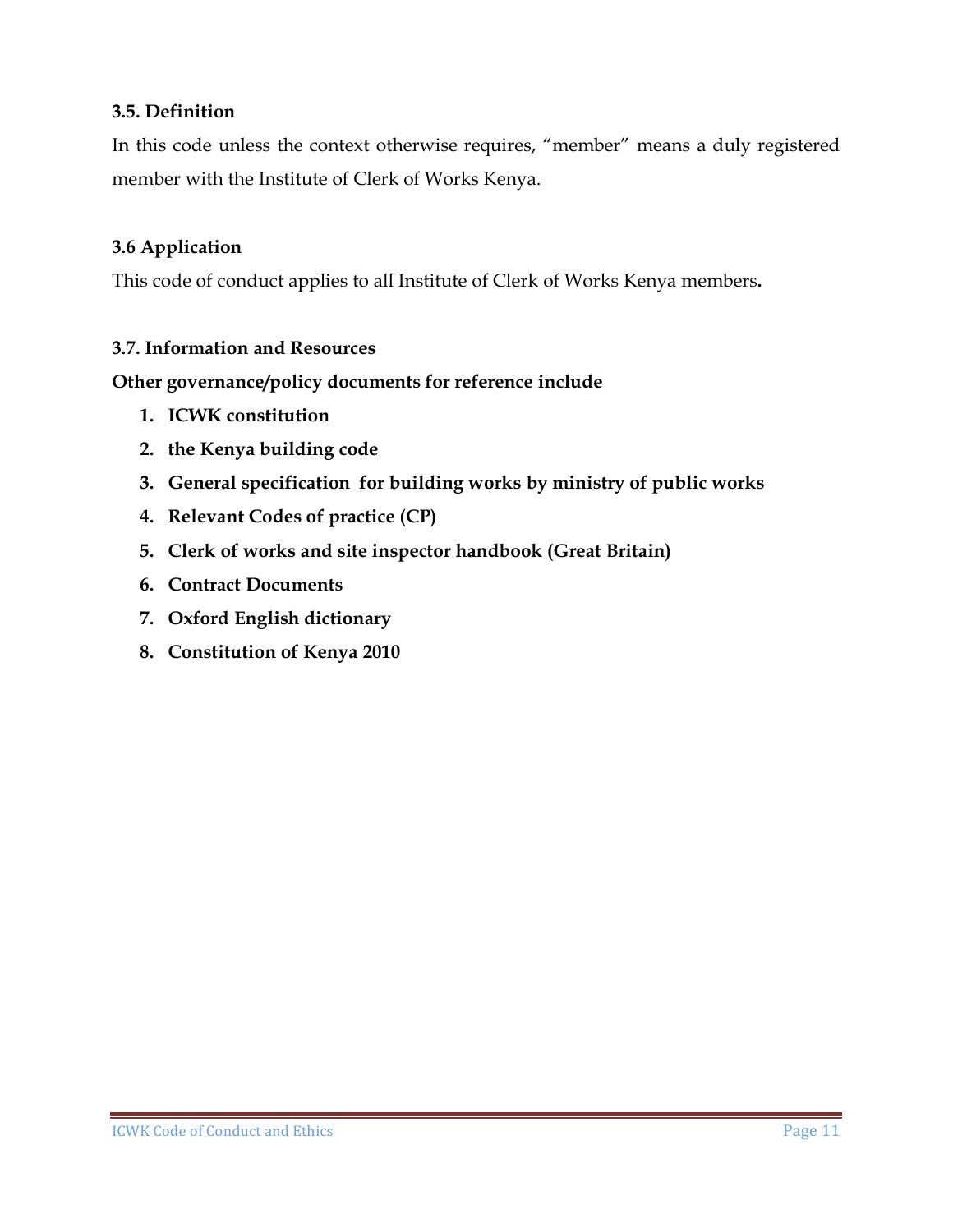#### **4. PART TWO**

#### **REQUIREMENTS**

#### **4.1. Basic Standard of Conduct**

All members shall observe the highest standards of ethical conduct, consistent with the values of quality, integrity, impartiality and discretion. Members shall strive to avoid even the appearance of impropriety in their conduct. In the performance oftheir duties, members have a role of exclusive loyalty to the ICWK, and to its objectives, purposes, and principles.

#### **4.1.1.Honesty**

Members shall adhere to the highest standards of quality, accuracy and truth in advancing the interests of those we represent and in communicating with.

#### **4.1.2. Accountability**

Members shall act within the scope of their authority at all times, remain accountable for instructions, tasks delegated to others and are expected to exercise adequate control and supervision over matters for which they are responsible.

#### **4.1.3. Professional competence and expertise**

Members shall acquire and responsibly use specialized knowledge and experience. Membersshall advance the profession through continued professional development, research, and education. Members shall build mutual understanding, credibility, and relationships among a wide array of institutions and audiences.

#### **4.1.4 Independence**

 A member shall provide objective counsel to those they represent. They are accountable for your actions.

#### **4.1.5 Loyalty**

A member shall remain faithful to those they represent, while honoring their obligation to serve their interest.

#### **4.1.6 Fairness**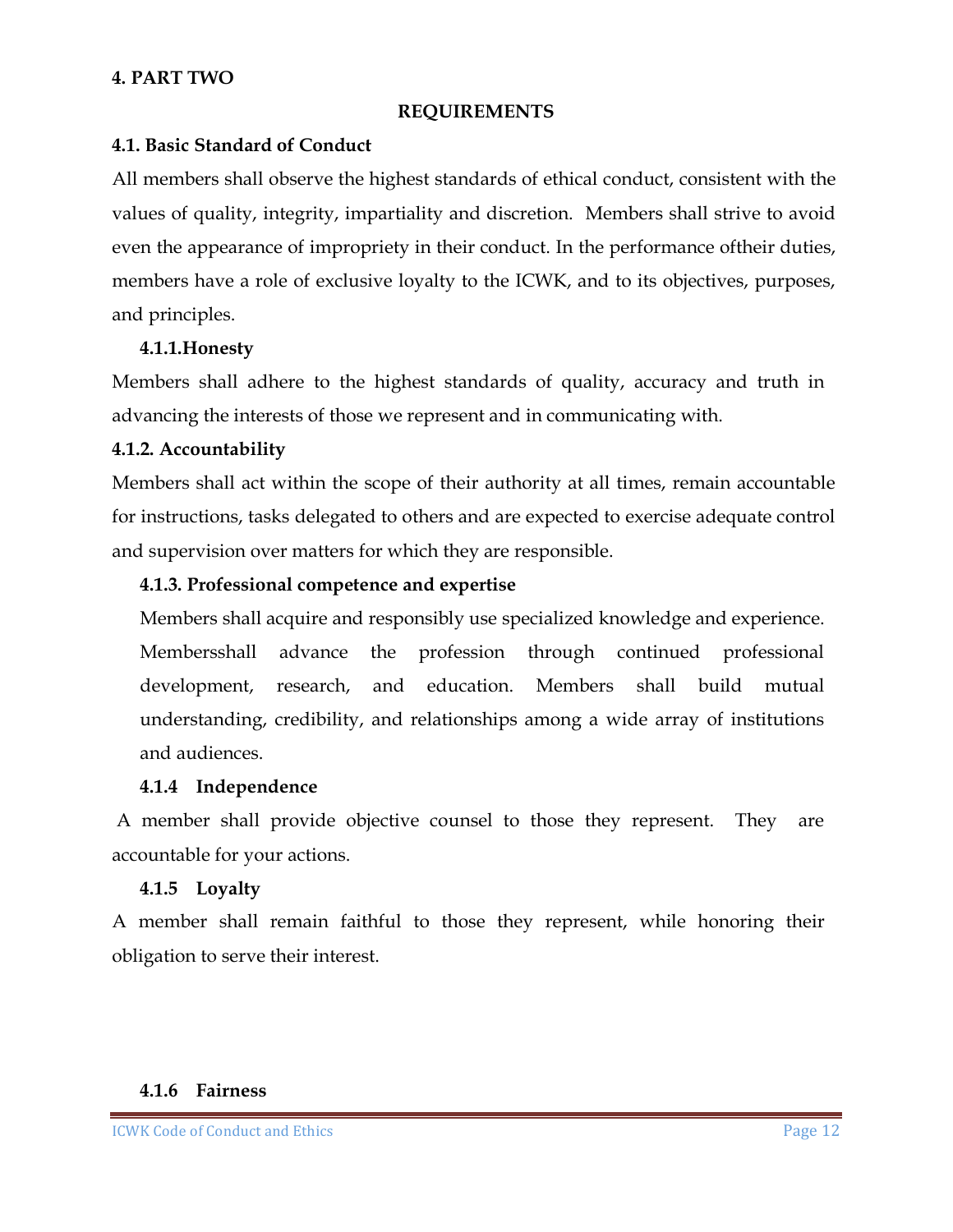A member shall deal fairly with clients, employers, competitors, peers, vendors, the media, and the general public. They shall respect all opinions and support the right of free expression.

#### **4.1.7 Integrity**

Members shall act with integrity in all official activities, avoiding any behavior that would reflect adversely on the members or on the Institute. Integrity encompasses honesty, probity, and loyalty. A member shall provide accurate and complete information needed by the ICWK, Client, Consultants and/or any other stakeholders while executing your duties.

#### **4.1.8 Impartiality**

 Members shall act with impartiality. A member shall take care that your expression of personal views and convictions does not compromise or appear to compromise the performance of your official duties or the interests of the Institute. A member official conduct must at all times be characterized by objectivity and professionalism.Amember should not allow personal relationships or considerations, including bias or favoritism, to influence the performance of their official duties and shall avoid situations that create a conflict of interest.

#### **4.1.9 Discretion**

Members shall exercise the utmost discretion intheiractions and show tact and reserve in theirpronouncements in a manner that is consistent with theirstatus as a Professional servant. Members shall refrain from participating in any activity that is in conflict with the interests of the ICWK or would damage the ICWK's reputation.A member must respect and safeguard the confidentiality of information which is available or known tothemby reason of their official functions.

#### **5.2. Conduct as ICWK member**

The basic values of impartiality, integrity, accountability, professionalism and discretion shall govern all your aspects of members conduct in their work.

**5.2.1 Duty of loyalty**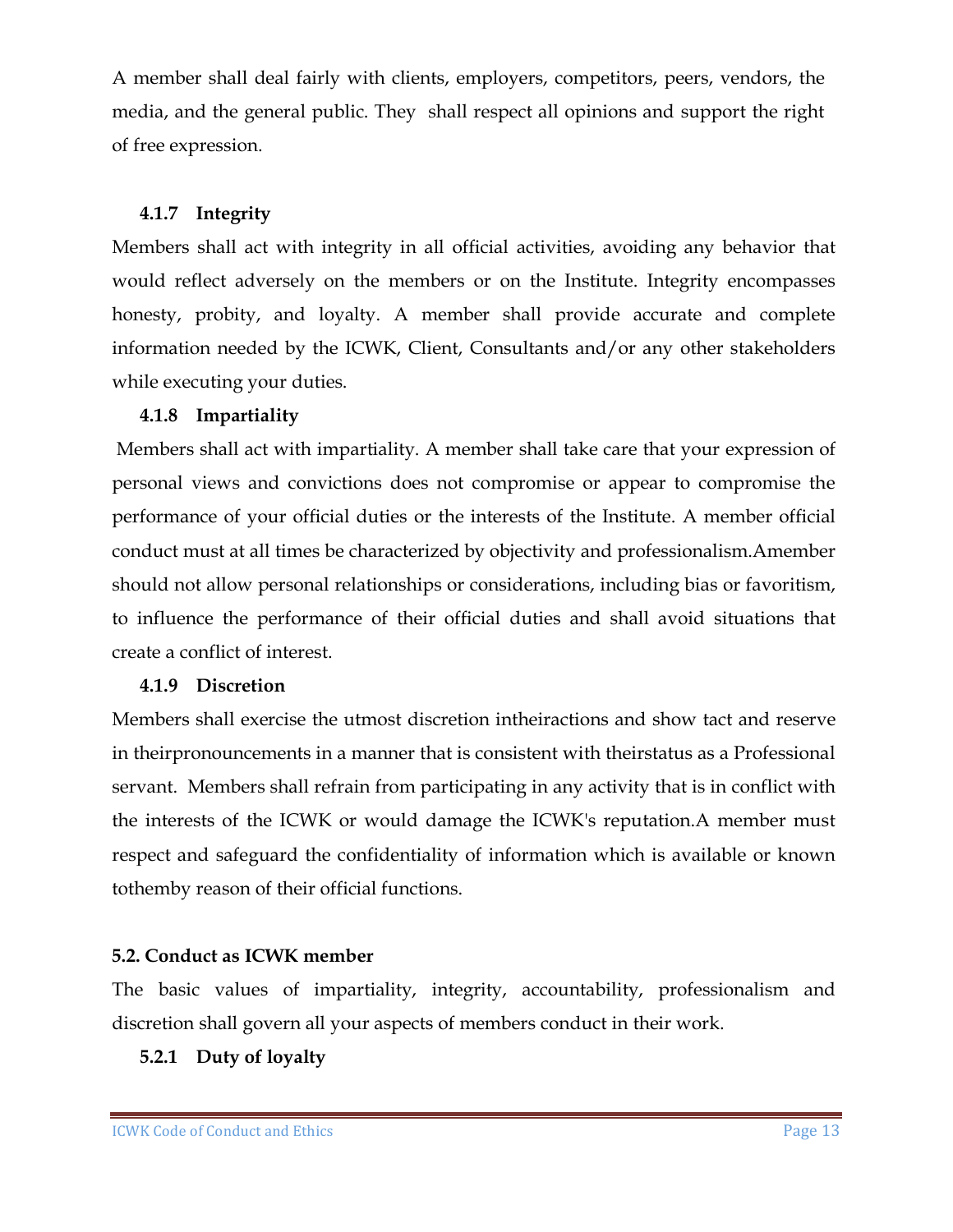By accepting to join the ICWK, a member has promised to discharge the functions under the sole authority of the Institutes' code of conduct and ethics; and its rules and regulation.A member must respect the professional character of their position and maintain their independence by not accepting any instructions relating to the performance of their official duties from any other sources that comprisestheir duties.

#### **5.2.2 Courtesy and respect**

A member shall treat colleagues, whether supervisors, peers, or subordinates, with courtesy and respect, without harassment, or physical or verbal abuse. A member shall at all times avoid behavior at the workplace that, although not rising to the level of harassment or abuse, may nonetheless create an atmosphere of hostility or intimidation.

#### **5.2.3 Sexual harassment**

A member shall not sexually harass a member of the public or a fellow colleague

#### **5.2.4 Diversity**

In view of the professional character of the value that the Institute attaches to diversity, a member shall be expected to act with tolerance, sensitivity, respect, and impartiality towards other persons' cultures and backgrounds.

#### **5.2.5 Non discrimination**

A member shall not discriminate directly or indirectly individuals on the ground of age, gender, race, color, ethnic origin, marital status, disabilities etc.

#### **5.2.6 Social Associations**

A member should not associate with individuals and institutions which may put to question the integrity of the Institute or its members

#### **5.3. Conflict resolution**

The ICWK officials has a responsibility to make themselves available to members who may wish to raise concerns in confidence and to deal with such situations in an impartial and sensitive manner. The Committee should endeavor to create an atmosphere in which members feel free to use, without fear of reprisal, the existing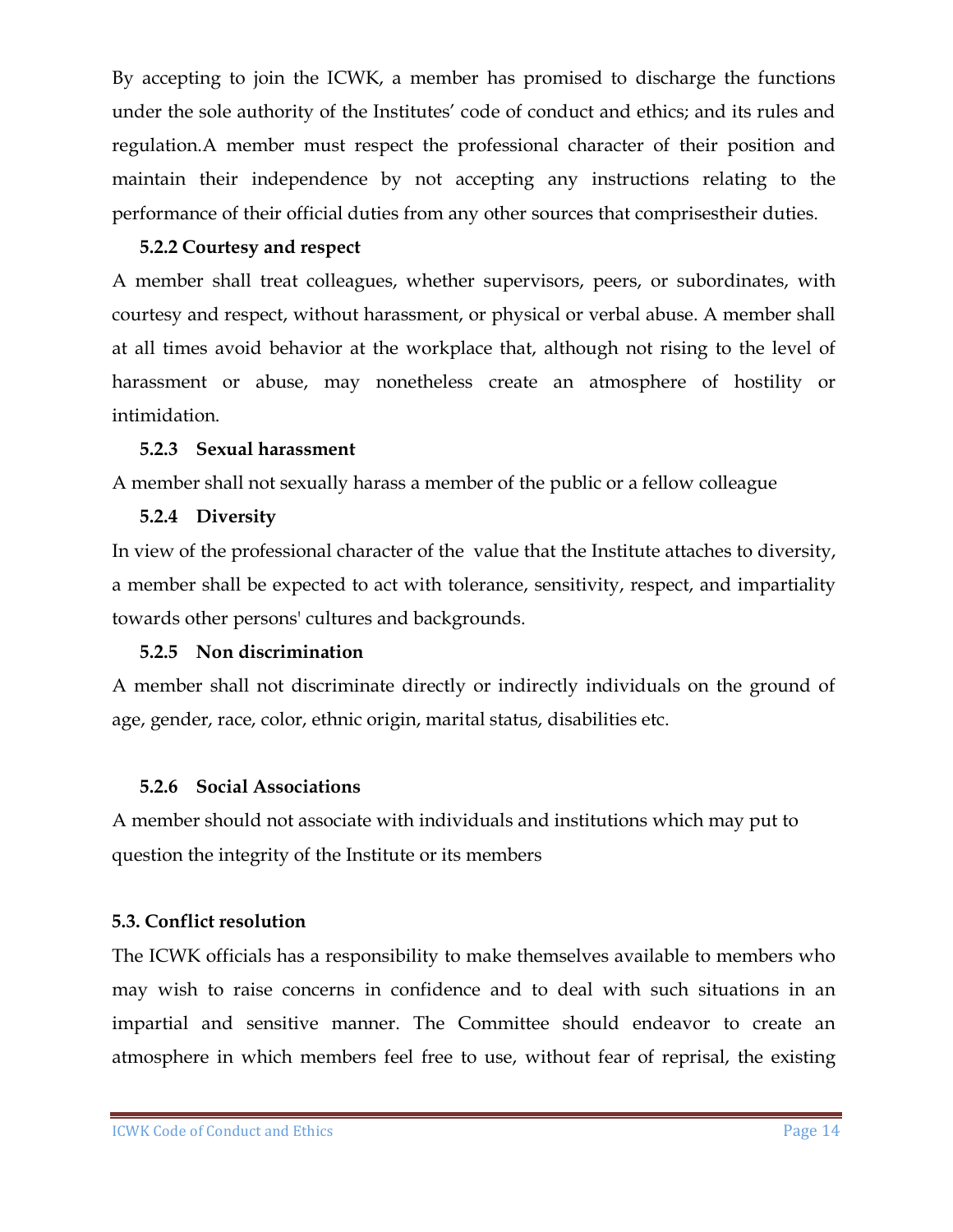institutional channels for conflict resolution, and to express concerns about situations which are, or have the potential to be, conflictive.

#### **5.4. Conduct in public**

The Institute

- **5.4.1** Respects the privacy of members and does not wish to interfere with their personal lives and behaviour outside the workplace. However, the status of a Professional servant carries certain obligations as regards conduct, both at work and elsewhere.
- **5.4.2** Attaches great importance to the observance of local laws by members, as well as the avoidance of actions that could be perceived as an abuse of the privileges and immunities conferred on its members, as the failure to do so would reflect adversely on the institute
- **5.4.3** Is not in a position to investigate allegations that a member has violated local law. However, if concerns about a member's behaviour outside the workplace are brought to its attention by third parties, it is both appropriate and prudent that the member be informed about the matter.
- **5.4.4** It is not to determine whether local laws have been violated by a member, as that is for the courts to decide. However, if the a lawful order is received from a court or other governmental authority instructing the institute to withdraw a member's registration to satisfy an outstanding legal obligation, then the Institute will act accordingly .

#### **5.5. Whistleblowers Protection**

The will be no victimization for disclosures made in good faith to protect the image of ICWK or its members. The information shared will be handled confidentially and the identity of the source shall not be revealed

#### **5.6. Use and Disclosure of Information**

#### **5.6.1 Disclosure of information**

Open communication fosters informed decision making in a democratic society.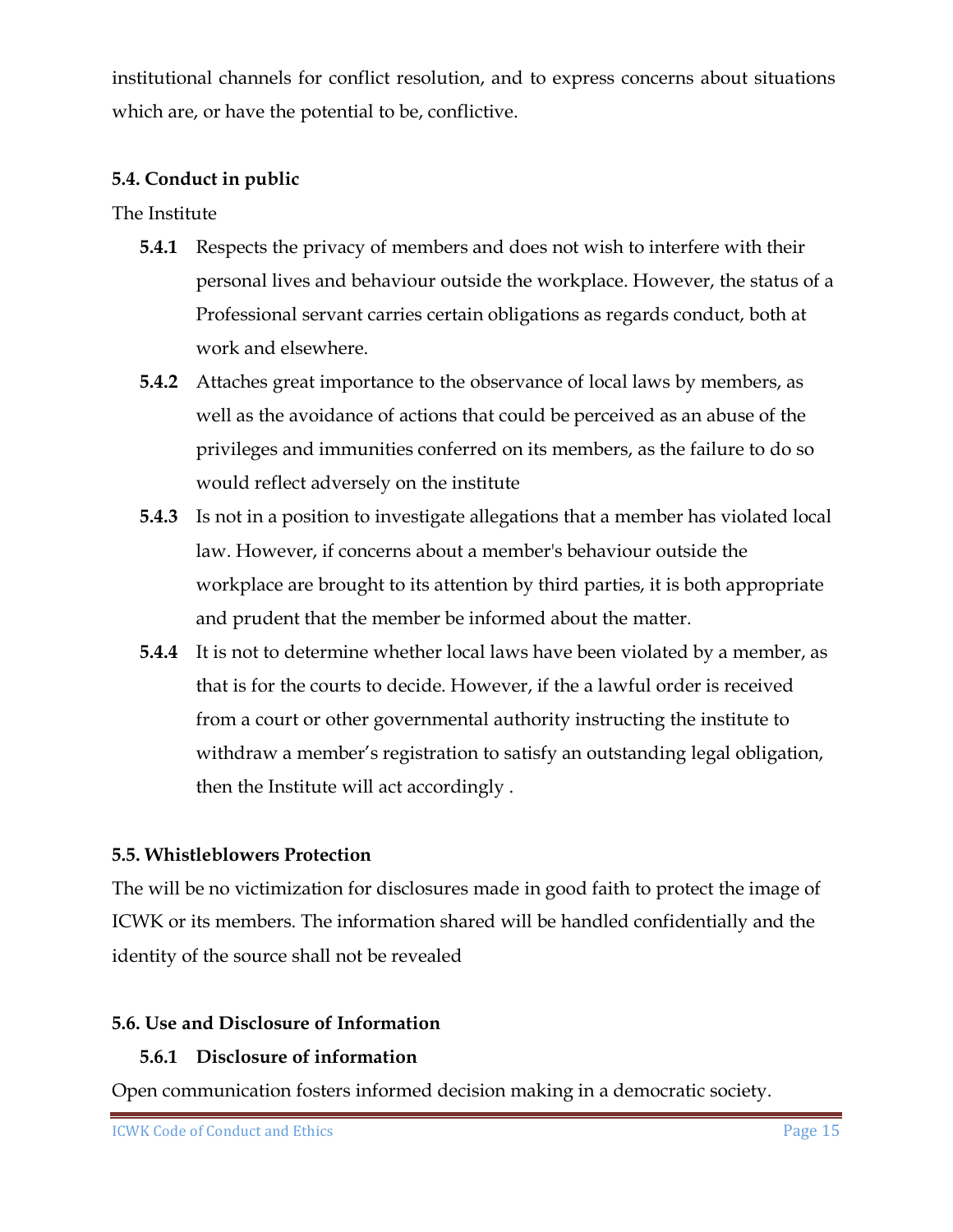#### **Intent:**

To build trust with the client by revealing all information needed for responsible decision making.

#### **Guidelines:**

A member shall:

- **5.6.1.1** Be honest and accurate in all communications.
- **5.6.1.2** Act promptly to correct erroneous communications for which the member is responsible.
- **5.6.1.3** Investigate the truthfulness and accuracy of information released on behalf of those represented.
- **5.6.1.4** Reveal the sponsors for causes and interests represented.
- **5.6.1.5** Disclose financial interest (such as stock ownership) in a client's organization.
- **5.6.1.6** Avoid deceptive practices.

#### **5.6.2 Safeguarding confidences**

Client trust requires appropriate protection of confidential and private information.

#### **Intent:**

To protect the privacy, rights of clients, organizations, and individuals by safeguarding confidential information.

#### **Guidelines:**

A member shall:

- **5.6.2.1** Safeguard the confidences and privacy rights of present, former, and prospective clients and employees.
- **5.6.2.2** Protect privileged, confidential, or insider information gained from a client or organization.
- **5.6.2.3** Advice Immediatelyan appropriate authority if a member discovers that confidential information is being divulged by an employee of a client company or organization.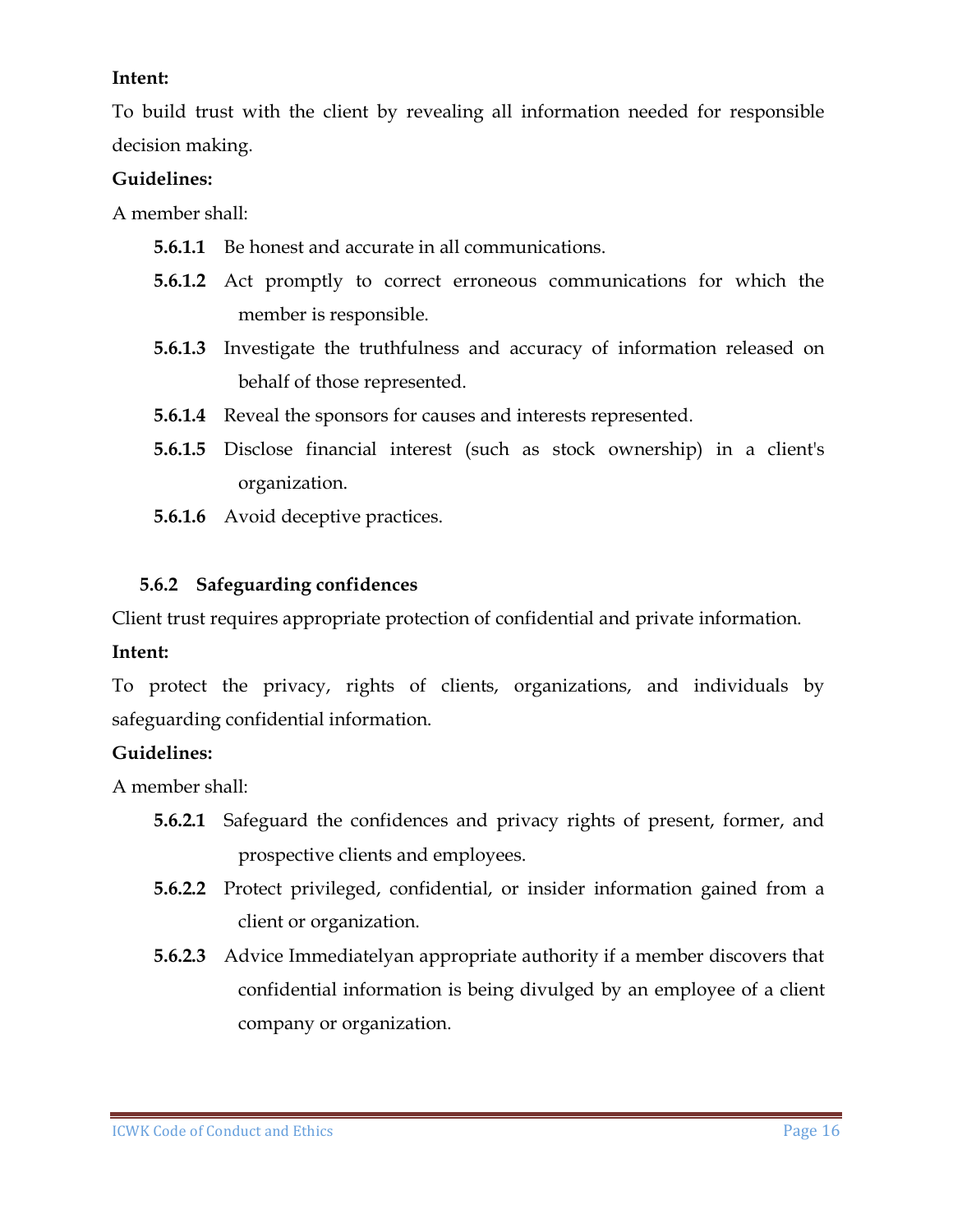#### **5.6.3 Use and disclosure of confidential information**

A member of the Institute has a responsibility to protect the security of any confidential information provided to, or generated by, the ICWK. Accordingly, to avoid any unauthorized disclosure, and should be careful in handling confidential information. The basic principle of the rules and guidelines on information security is that confidential information may be communicated among members only in accordance with the rules/guidelines of document classification and must not be communicated to outsiders without authorization. Such authorization may take the form of either direct instruction from Executive committee to individuals or members, or general policies established by Executive committee. In addition, a member must not use any such confidential information for their own advantage; for example, in private business dealings (see Section vii).

#### **5.7 Press relations, public statements and publications**

A member shall not, without authorization, provide to the news media, publish, or make public statements relating to the policies or activities of the ICWK or to any national political question. A member is free to publish and speak about other subjects, but shall avoid any public communication not in keeping with their position as a Professional servant, which calls for reserve and tact.

Before responding to or initiating a press contact related to the policies or activities of the ICWK or a national political question, a member should consult ICWK before proceeding with the contact.

The ICWK owns the copyright for all written material a member produces as part of official duties, and has the right to publish such work in a manner it deems appropriate. If the Institute does not choose to publish a members , a member may, with the approval of ICWK, publish the work elsewhere. The same joint approval is required for works (including public statements) preparedat by a member at his/her own time, or prior to joining the Institute, if the subject of the work relates to the ICWK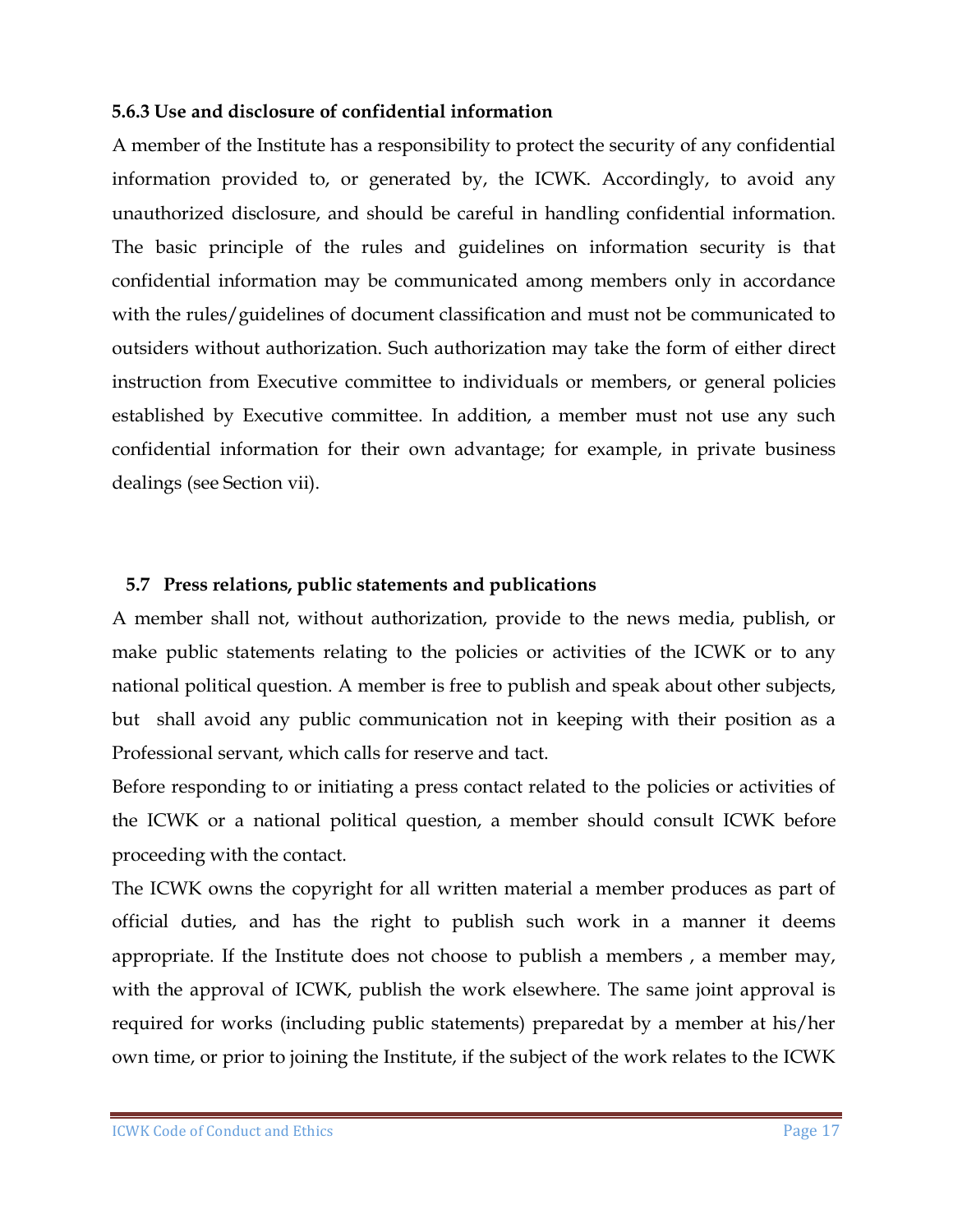or its activities, or to any national political question. In contrast, no approval is required if the subject is unrelated to the ICWK, its activities, or national political questions.

#### **5.8. Conflicts of Interest, including Personal Financial Affairs**

Avoiding real, potential or perceived conflicts of interest builds the trust of clients, employers, and the public.

#### **Intent:**

To earn trust and mutual respect with clients or employers.

To build trust with the public by avoiding or ending situations that put one's personal or professional interests in conflict with institute's interests.

#### **Guidelines:**

A member shall:

- **5.8.1** Act in the best interests of the client or employer, even subordinating the your personal interests.
- **5.8.2** Avoid actions and circumstances that may appear to compromise good business judgment or create a conflict between personal and professional interests.
- **5.8.3** Disclose promptly any existing or potential conflict of interest to affected clients or organizations.
- **5.8.4** Encourage clients and customers to determine if a conflict exists after notifying all affected parties.

A member shall avoid any situation involving a conflict, or the appearance of a conflict, between personal interests and performance of official duties. In dealings with clients, consultants, authorities, suppliers, and other parties, a member should act in the best interest of the Institute to the exclusion of any personal advantage. If a potential conflict exists, a member shall make prompt and full disclosure to ICWK and seek its views as to whether a member should rescue himself/herselffrom the situation that is creating the conflict or the appearance of conflict.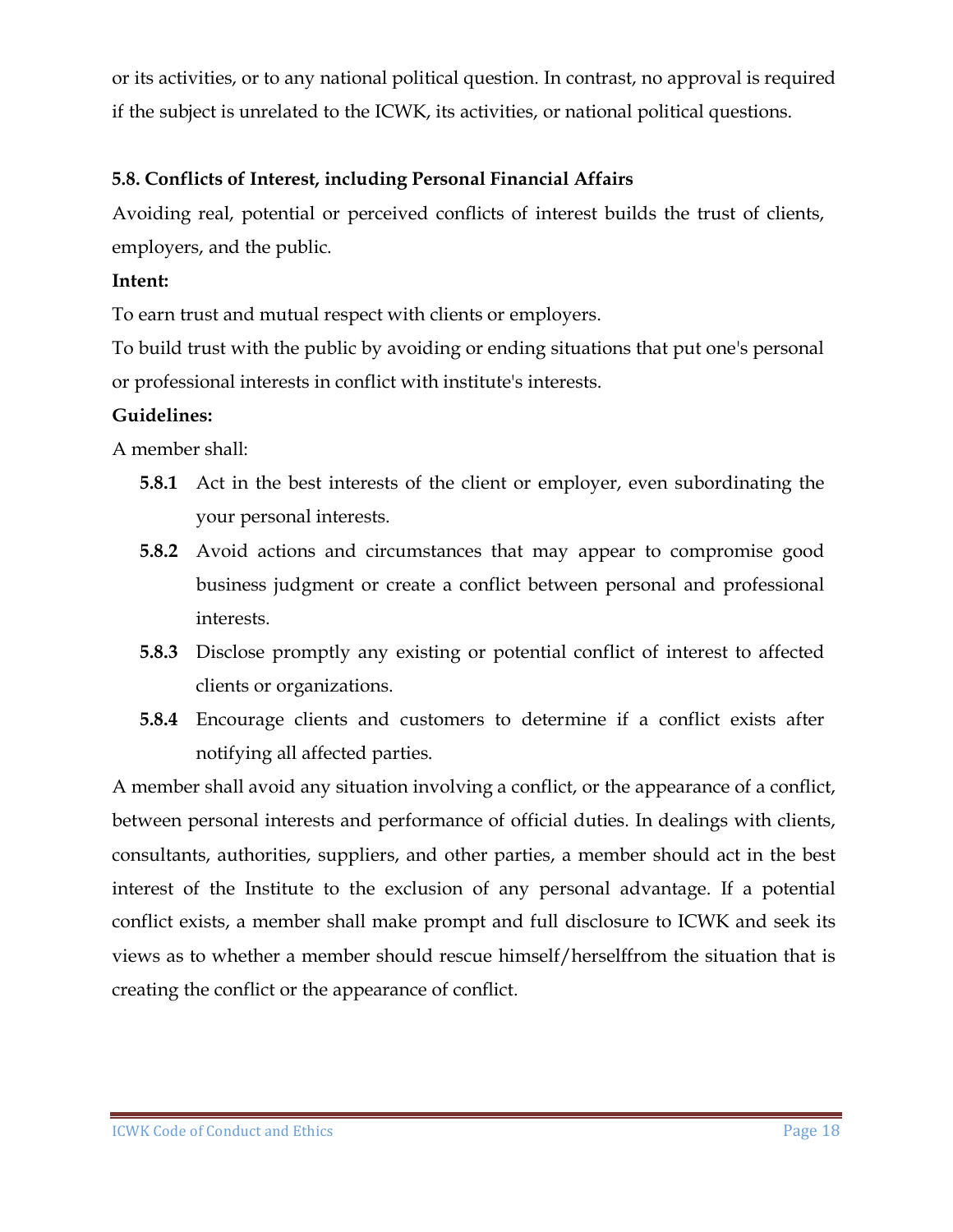#### **5.9. Free Flow of Information**

Core Principle is to Protect and advance the free flow of accurate and truthful information which is essential to serving the public interest and contributing to informed decision making in a democratic society.

#### **Intent:**

To maintain the integrity of relationships with the media, government officials, and the public.

To aid informed decision-making.

#### **Guidelines:**

A member shall:

- **5.9.1** Preserve the integrity of the process of communication.
- **5.9.2** Be honest and accurate in all communications.
- **5.9.3** Act promptly to correct erroneous communications for which the member is responsible.
- **5.9.4** Preserve the free flow of unprejudiced information when giving or receiving gifts by ensuring that gifts are nominal, legal, and infrequent.

#### **5.10. Competition**

Promoting healthy and fair competition among professionals preserves an ethical climate while fostering a robust business environment.

#### **Intent:**

To promote respect and fair competition among clerk of works professionals.

To serve the client interest by providing the widest choice of practitioner options.

#### **Guidelines:**

A member shall:

- **5.10.1** Follow ethical hiring practices designed to respect free and open competition without deliberately undermining a competitor.
- **5.10.2** Preserve intellectual property rights in the marketplace.

#### **5.11. Enhancing the Profession**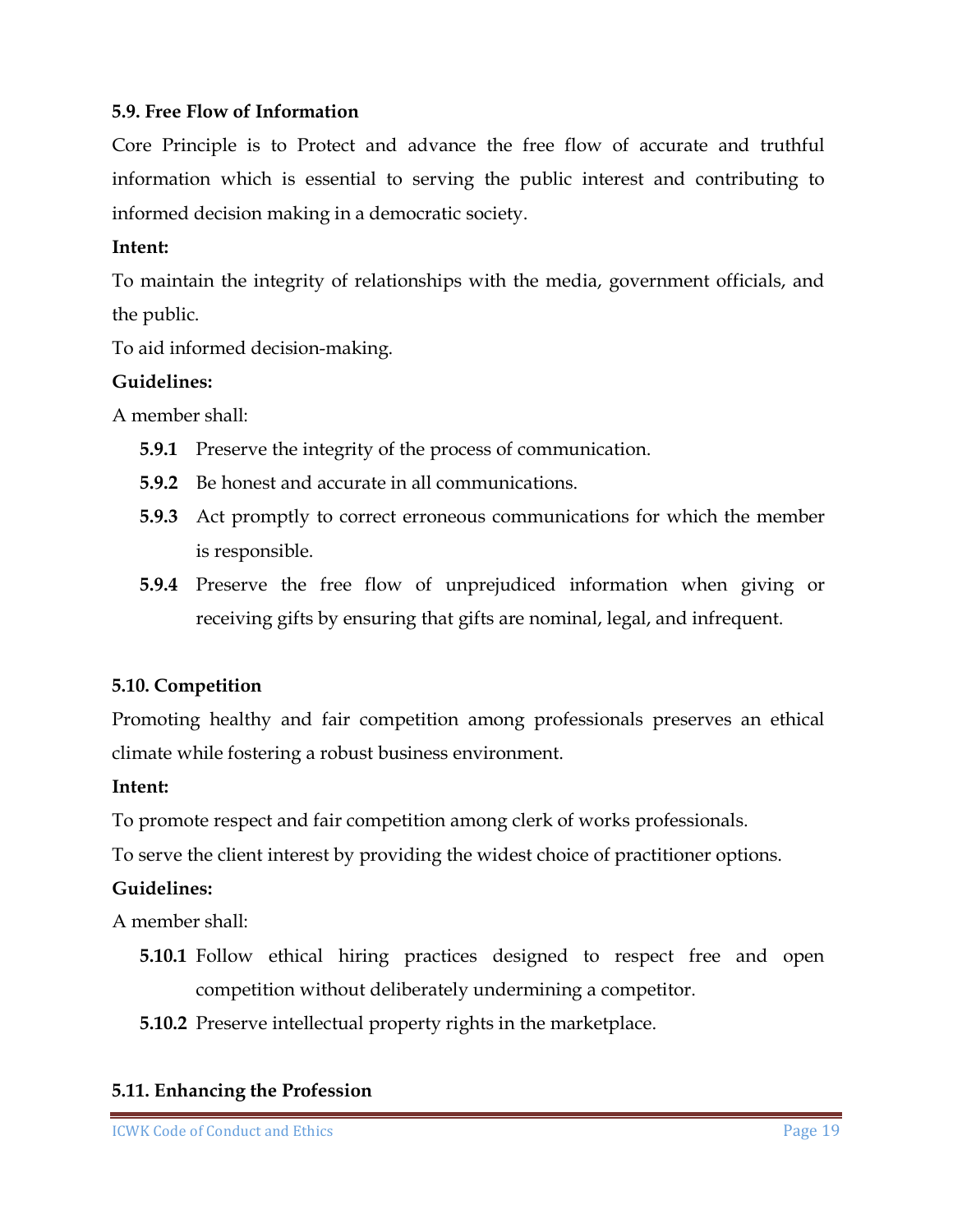Each member shall work constantly to strengthen the public's trust in the profession.

#### **Intent:**

To build respect and credibility with the public for the profession of clerks of works. To improve, adapt and expand professional practices.

#### **Guidelines:**

A member shall:

- **5.11.1** Acknowledge that there is an obligation to protect and enhance the profession.
- **5.11.2** Keep informed and educated about practices in the profession to ensure ethical conduct.
- **5.11.3** Actively pursue personal professional development.
- **5.11.4** Decline representation of clients or organizations that urge or require actions contrary to this Code.
- **5.11.5** Counsel subordinates in proper ethical decision making.

#### **5.12.Use of ICWK property, facilities, and supplies**

Members have a responsibility to ensure that ICWK resources are used for the official business of the ICWK and a member is expected to devote their time during working hours to the official activities of the ICWK.

A rule of reason applies to the personal use of ICWK premises or equipment.

#### **5.13. Disclosures**

A member shall disclose any financial or business interests that a member or a member's immediate family members have that might be in actual or apparent conflict with the Institutes duties. A member shall make this disclosure to The Management Committee of ICWK . The officers designated by management should make a written record of the disclosure for the protection of the staff member.

All members shall certify, according to a periodicity and in a form to be prescribed by the Institute, that they have read the policy on conflicts of interest and that they are in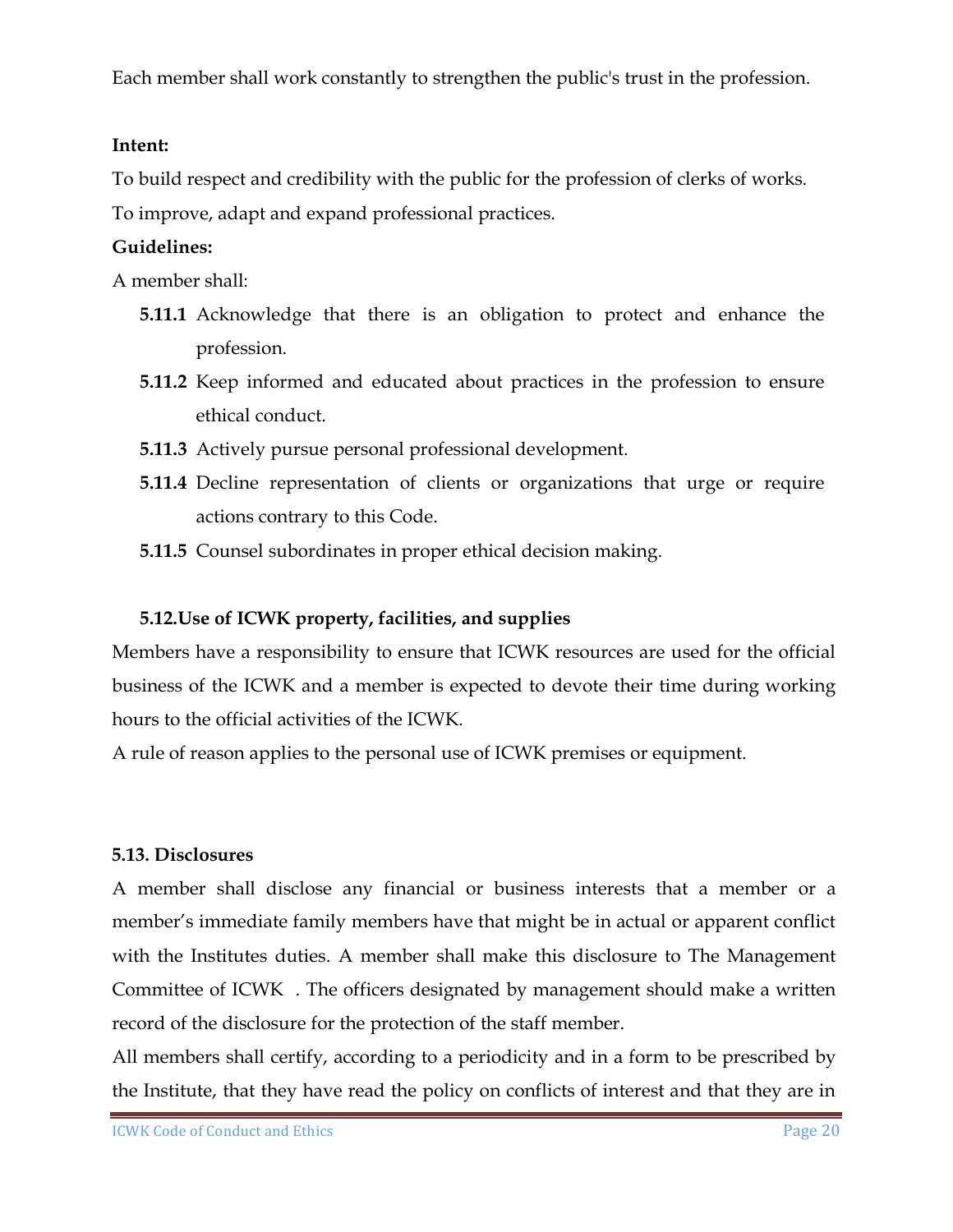compliance. If a member is unsure about the extent of your compliance, you should provide further explanations as provided for in the certification form. In addition, the institute may require a member to file a confidential statement of financial interests and activities, according to a periodicity and in a form prescribed by the Institute. These statements shall be filed with and examined by the committee designated by the Management Committee.

#### **5.14. External Activities**

#### **5.14.1 Political activities**

The ICWK is a non political organization and members are not barred from being members of any political grouping

#### **5.14.2 Acceptance of gifts, decorations and honors**

Members of the institute shall not accept gifts, benefits or favours from clients where these may influence or may seem to influence his or her decision

#### **5.15. Disciplinary Proceedings**

The Institute Disciplinary Committee shall receive and investigate written and signed complaints against Registered Clerks of Works, make findings thereupon. The Institute Disciplinary Committee through the management may reprove, suspend, revoke, the certificate of any member registered or certified hereunder; or reprove, suspend or revoke the authorization granted to any member who has done any of the following:

- **5.15.1** Who has been convicted of a misdemeanour or felony arising from or in connection with the practice as a clerk of works.
- **5.15.2** Who has committed any deceit, misrepresentation, violation of contract, fraud or negligence in his practice as a clerk of works.
- **5.15.3** Who has committed any fraud or deceit in obtaining or renewing their registration or certification.
- **5.15.4** Who has aided or abetted any person in the violation of any provisions of these Articles.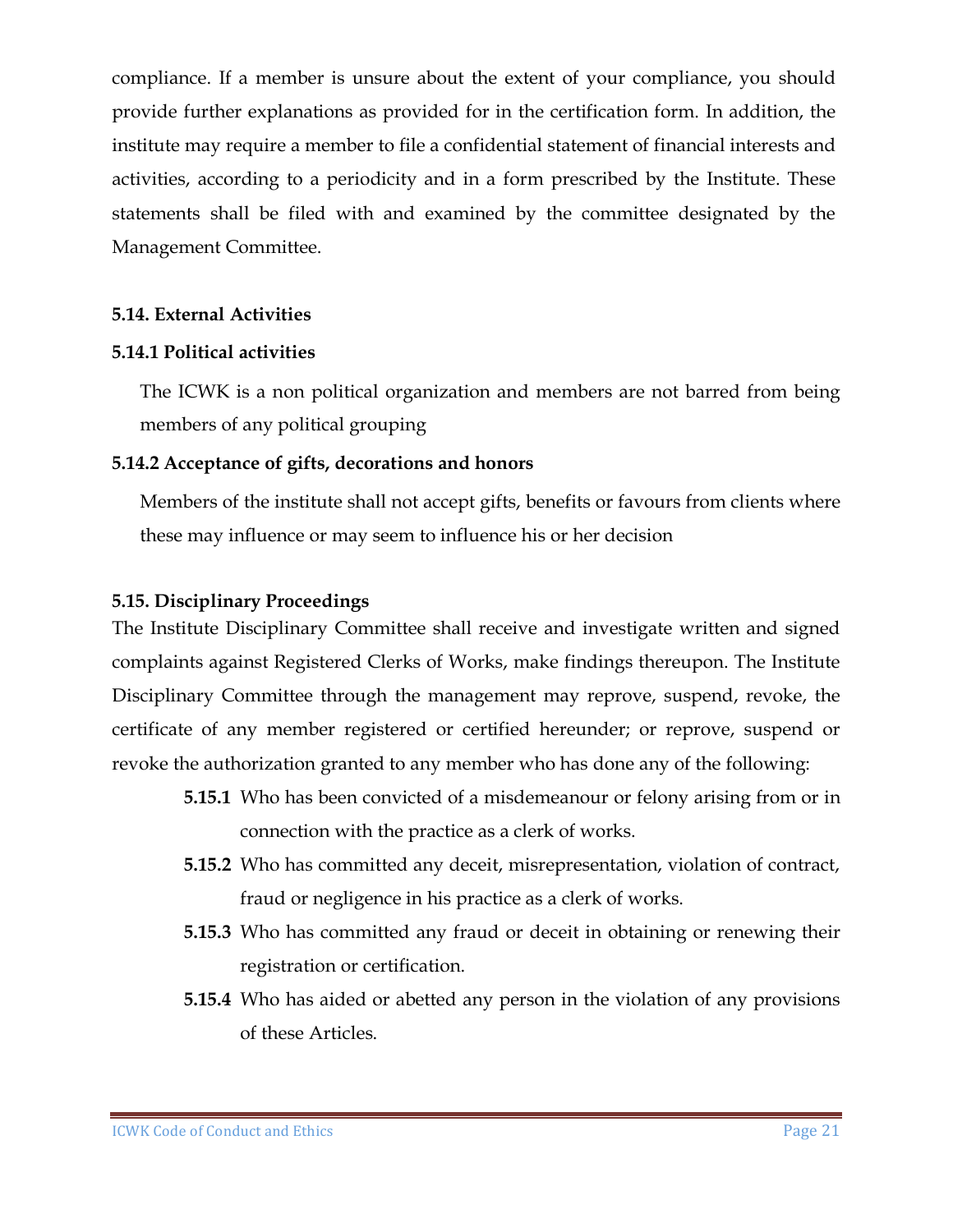- **5.15.5** Who presents or attempts to use as one's own the certificate of registration or certification of another.
- **5.15.6** Who gives false evidence of any kind to the institute, or to any agent thereof, in obtaining or in helping another to obtain a certificate of registration or certification
- **5.15.7** Who uses an expired or revoked certificate or certification
- **5.15.8** Who has violated any provisions of these Articles

The ICWK officialsat their sole discretion may reissue a certificate of registration or certificationto a person whose certificate has been revoked.

#### **5.16. Enforcement of the code**

ICWK through the officials shall be responsible for ensuring the code is implemented, understood and observed by the members.

The ICWK officials shall ensure members comply with the code. Failure to follow the guidance given may lead to disciplinary action through the laid down procedures.

All members of the ICWK shall comply with all the regulations and requirements as set out in this code and the constitution of ICWK. Members shall maintain a high personal integrity, moral standards and sound reputation by subscribing to this code.

#### **5.17. Monitoring and Evaluation**

The Institute will continuously monitor the implementation of the Code of Conduct through the existing structures. The institute will prepare an annual report on the implementation of the Code which will be disseminated to members and stakeholders

#### **5.18. Review of the code**

ICWK through the officials shall make provision for reviewing this code from time to time or when deemed necessary.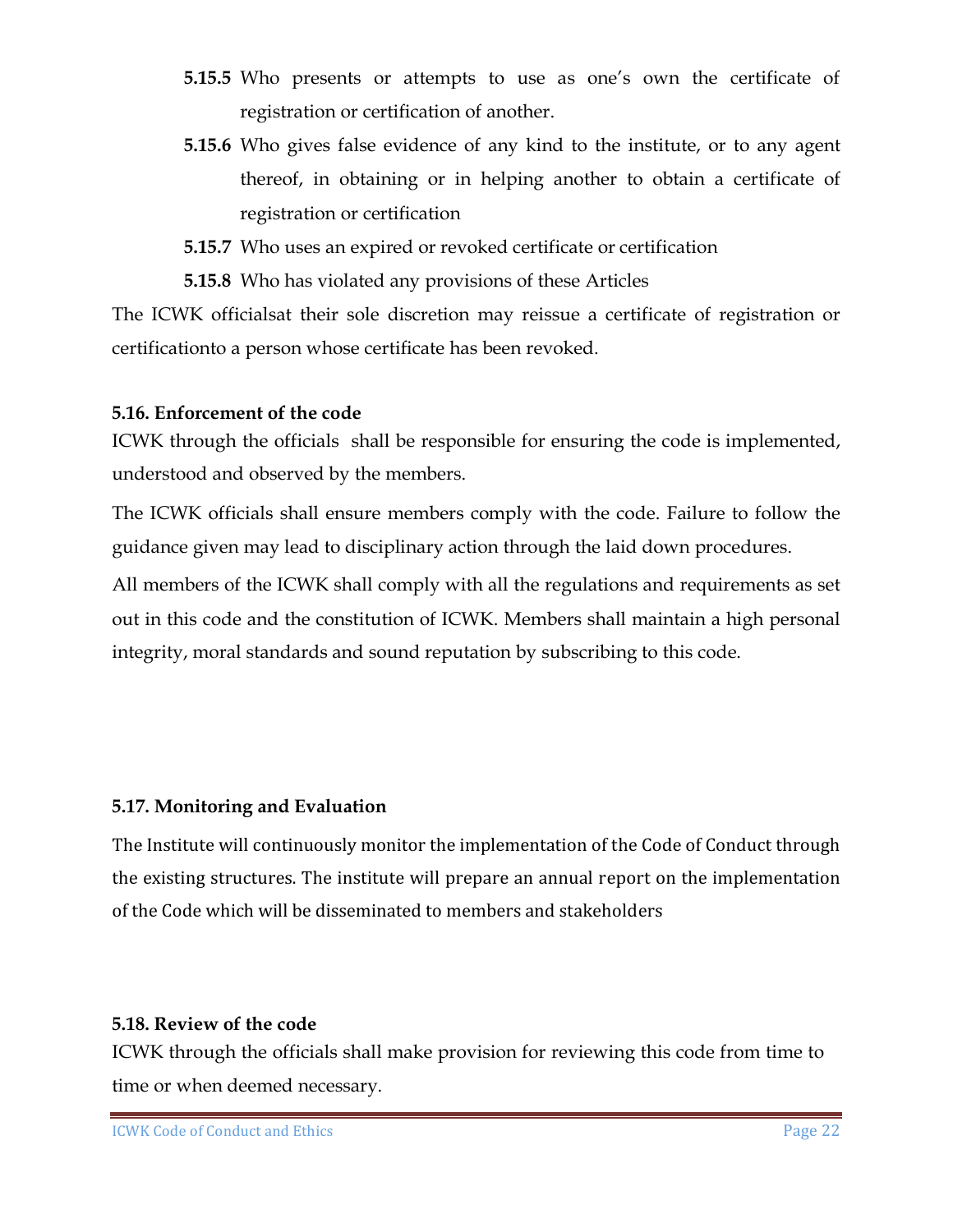#### **ICWK Member Code of Ethics Pledge**

I pledge:

To conduct myself professionally, with truth, accuracy, fairness, and responsibility to the public; To improve my individual competence and advance the knowledge and proficiency of the profession through continuing research and education; And to adhere to the articles of the Member Code of Conduct and Ethics 2011 for the practice of a clerk of work as adopted by the General Assembly of the ICWK.

I understand and accept that there is a consequence for misconduct, up to and including membership revocation.

And, I understand that those who have been or are sanctioned by a government agency or convicted in a court of law of an action that fails to comply with the Code may be barred from membership or expelled from the Institute.

Signature: Date: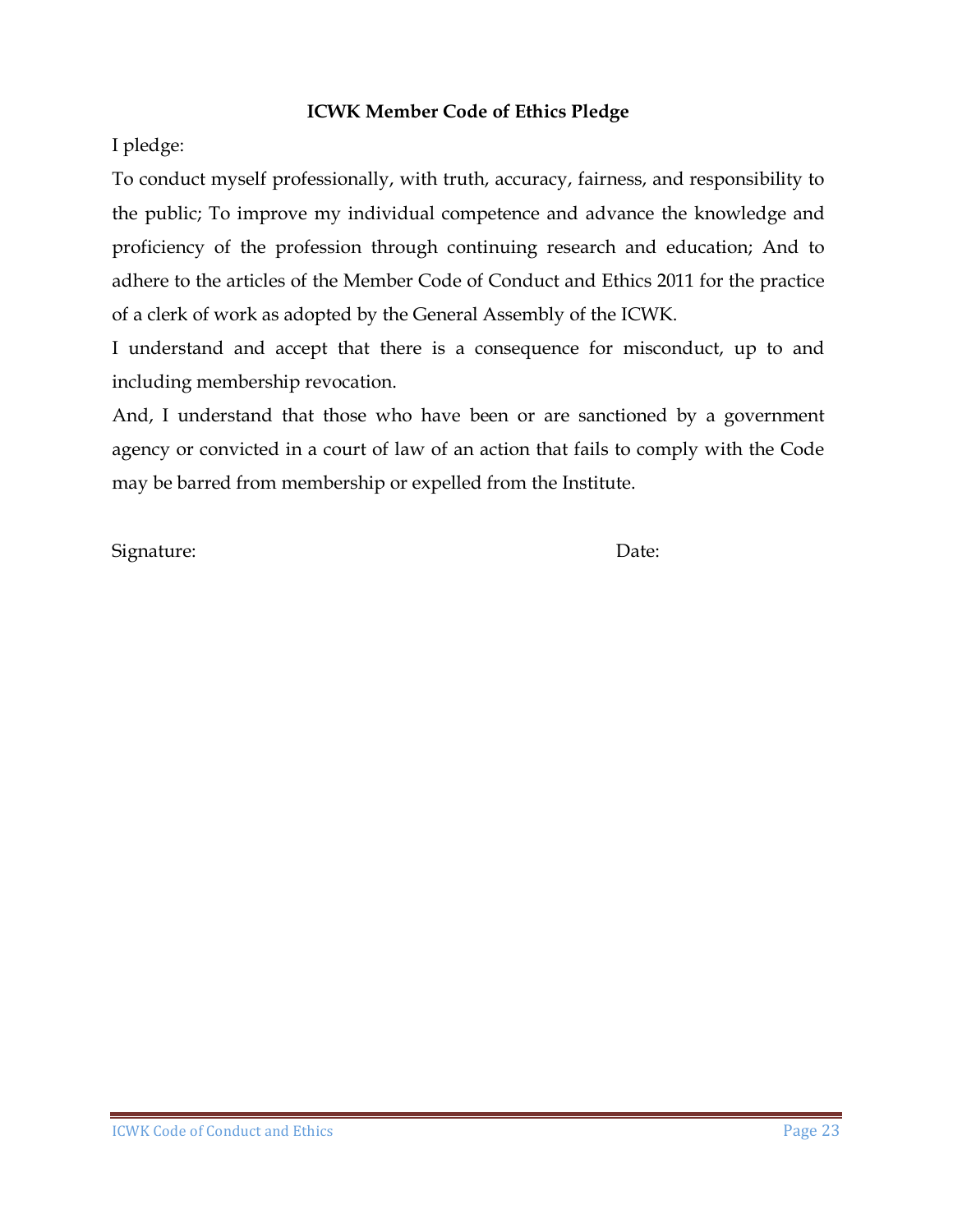#### **APPENDIX I**

| (Form A)                                         |                                                                 |
|--------------------------------------------------|-----------------------------------------------------------------|
| <b>Report of gifts received</b>                  |                                                                 |
|                                                  |                                                                 |
|                                                  |                                                                 |
|                                                  |                                                                 |
|                                                  |                                                                 |
|                                                  |                                                                 |
|                                                  |                                                                 |
|                                                  |                                                                 |
| <b>Suggested method of disposal</b>              |                                                                 |
| Retained by receiving staff                      |                                                                 |
| Retained for display/as a souvenir in the office |                                                                 |
| Reserve as luck draw price at staff function     |                                                                 |
| Donate to charitable organization                |                                                                 |
| Return to offeror                                |                                                                 |
| Others (please specify)                          |                                                                 |
|                                                  |                                                                 |
|                                                  |                                                                 |
|                                                  | Part B- Acknowledgment (to be completed by approving authority) |
|                                                  |                                                                 |
|                                                  | The recommended method of disposal is *Approved/Not Approved    |
|                                                  |                                                                 |
|                                                  |                                                                 |
|                                                  |                                                                 |